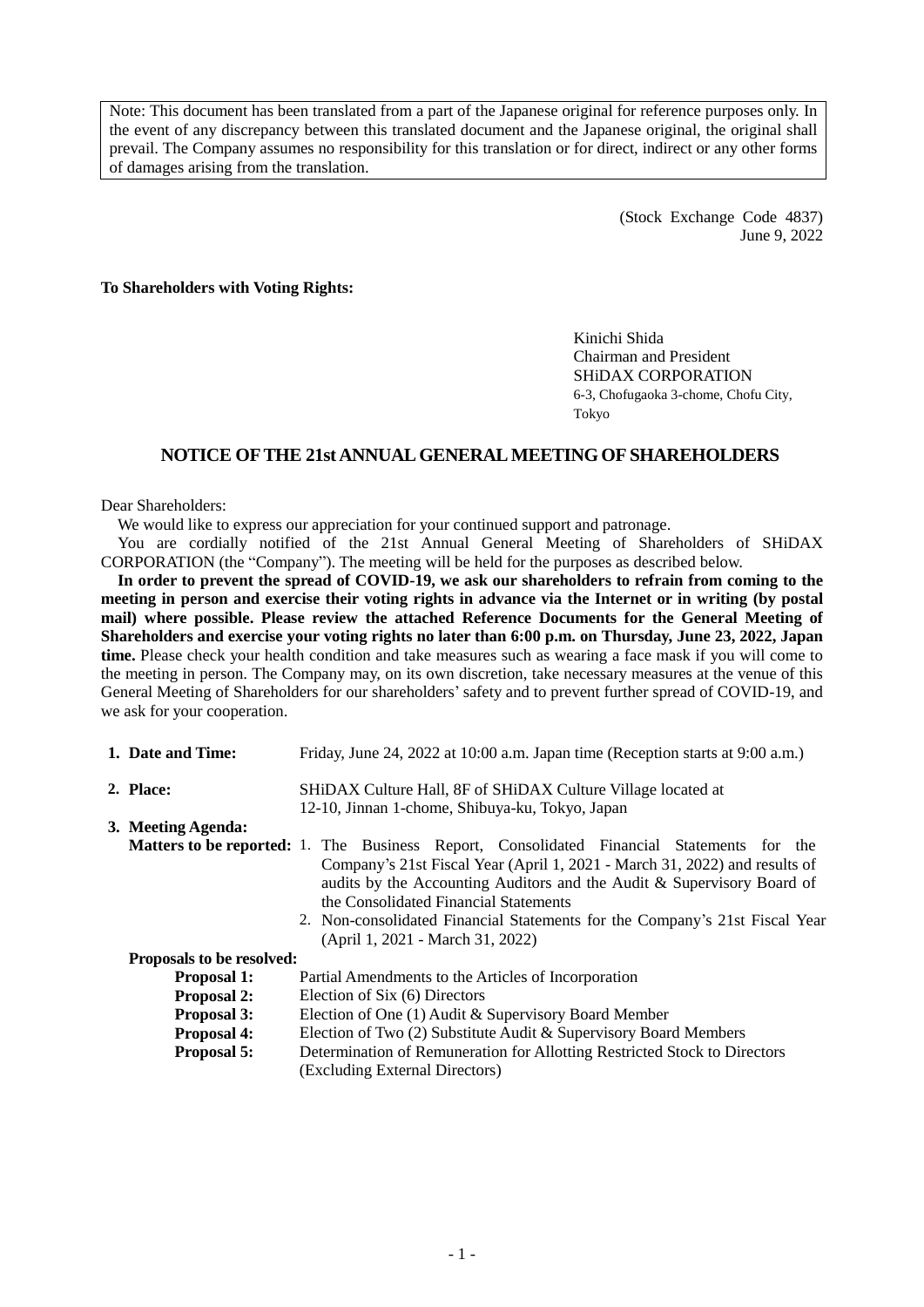- To prevent the spread of COVID-19, a limit to the number of people admitted to the venue (50 people who register in advance, on a first come first served basis) will be enforced. Please read the following page for details. Shareholders who do not register in advance will not be able to attend the meeting. For shareholders who register in advance, please submit the enclosed Voting Rights Exercise Form at the reception desk of the venue on the day of the meeting. In addition, please note that shareholders who register in advance will have their body temperature taken at the reception, and shareholders who have a fever may be declined entry to the venue.
- Should the Business Report, the Consolidated Financial Statements, the Non-consolidated Financial Statements, and the Reference Documents for the General Meeting of Shareholders require revisions, the revised versions will be posted on the Company's website (https://www.shidax.co.jp/corporate/ir/).
- Matters Regarding Stock Acquisition Rights, etc. of the Business Report, Notes to the Consolidated Financial Statements of Consolidated Financial Statements, and Notes to the Non-consolidated Financial Statements of Non-consolidated Financial Statements are posted on the Company's website (https://www.shidax.co.jp/corporate/ir/) in accordance with provisions of laws and regulations as well as Article 15 of the Company's Articles of Incorporation and therefore are not provided in this Notice. In addition, the Appendix to this Notice comprise part of the documents audited by the Accounting Auditors and Audit & Supervisory Board Members when preparing their respective audit reports.
- From the perspective of shortening the duration of the meeting in order to prevent the spread of COVID-19, explanations on the matters to be reported (including the Audit Reports) and details of the proposals will be omitted at this General Meeting of Shareholders. We ask our shareholders to read through this Notice in advance.
- The above measures may be updated in accordance with conditions of the spread of COVID-19 and governmental announcements, etc., during the period until the day of the General Meeting of Shareholders. (It is possible that due to conditions of the spread of COVID-19, the venue or the time of the meeting may be changed.) Please confirm such information on the Company's website (https://www.shidax.co.jp/corporate/ir/).
- Please understand that no souvenirs will be handed out at this Annual General Meeting of Shareholders.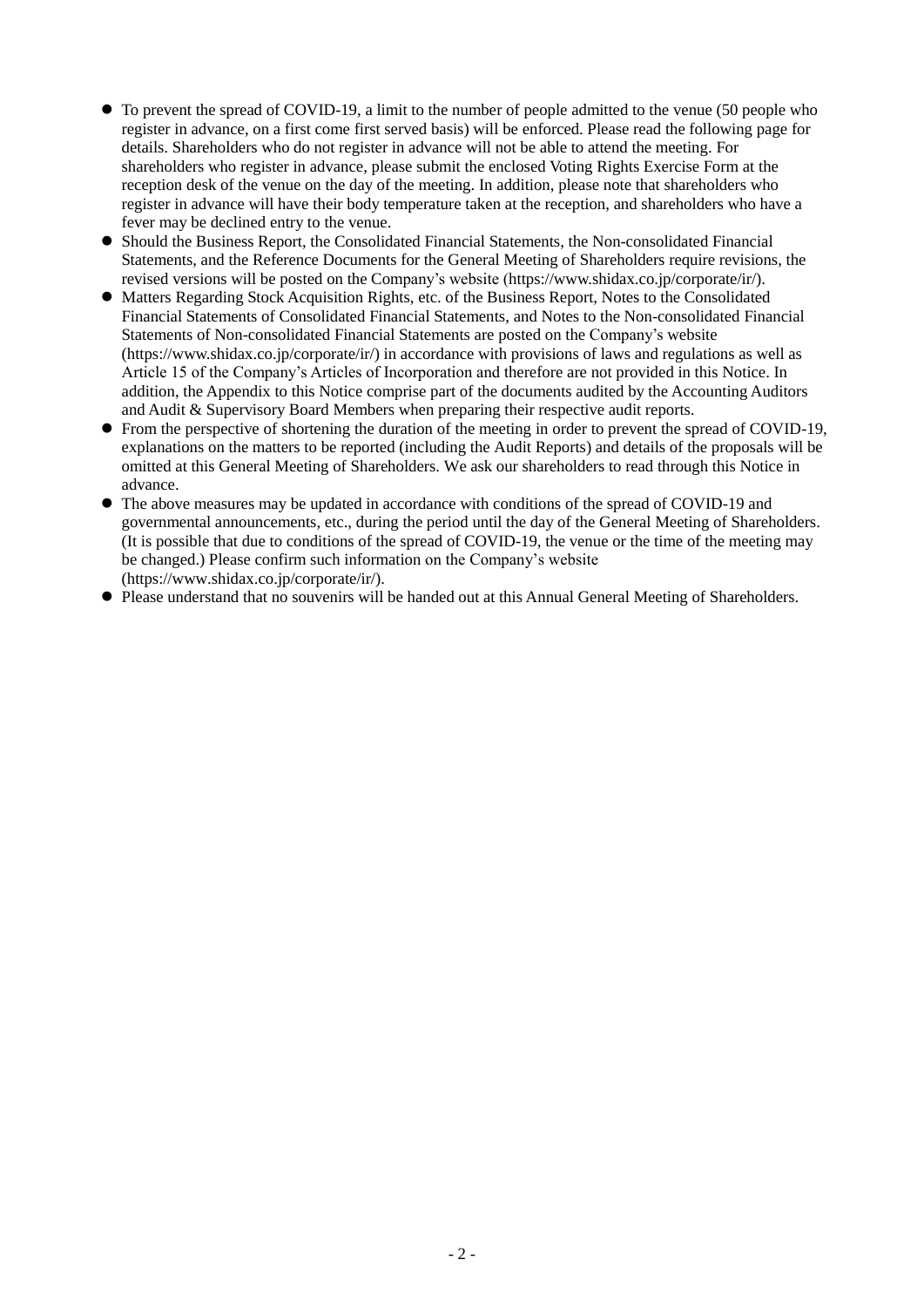## **How to Register in Advance -For Shareholders Attending this General Meeting of Shareholders-**

At this General Meeting of Shareholders, considering the conditions of COVID-19 and in order to ensure the safety of our shareholders while preventing further spread of COVID-19, a limit to the number of people admitted to the venue (50 people who register in advance, on a first come first served basis) will be enforced. Please carefully consider whether to attend the meeting. If you wish to attend the meeting, please follow the instructions below to register for attendance.

- How to Register (Registration period: from June 9, 2022 to June 18, 2022)
	- (1) Access the dedicated website by either directly inputting the URL below or reading the QR code with your computer or smartphone, etc.

URL for the dedicated website: https://www.shidax.co.jp/sks2022/ (QR code)



(2) Upon accessing the dedicated website, please follow the instructions on the screen and input the following required items.

#### [Required items]

- a. Shareholder number (the 9-digit number printed on the enclosed Voting Rights Exercise Form)
- b. Name
- c. Name (in Katakana)
- (3) Once the registration process is completed, "Registration completed" will be displayed, and the advance registration has been established.
- (4) When registering, if the shareholder number, etc., are not entered correctly, you will be excluded from advance registration even if you finished the registration process.
- Notes concerning advance registration
	- (1) The personal information you would input for the purpose of the registration shall only be used for operations related to this General Meeting of Shareholders, including advance registration, etc.
	- (2) Any fees incurred accessing the dedicated website (such as fees for an Internet connection, telecommunication charges), travelling expenses for going to and from the venue, lodging expenses, etc., shall be borne by the shareholder.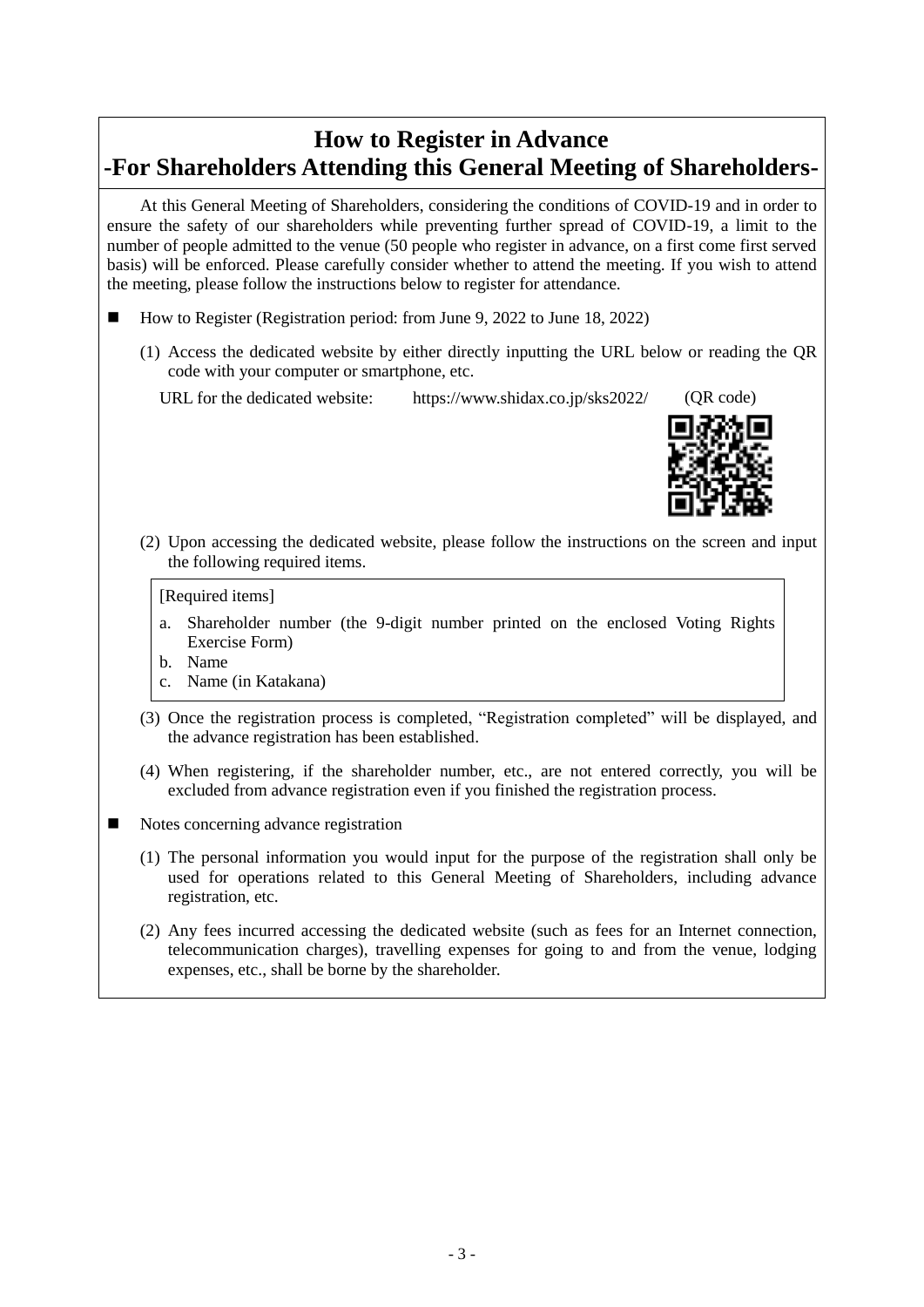## **Livestream for Our Shareholders**

This General Meeting of Shareholders will be livestreamed on the Internet on the day of the meeting. We urge our shareholders to refrain from coming to the meeting and utilize the livestream in order to comply with the measures for preventing the spread of COVID-19.

- How to view the livestream
	- (1) Please access the website for livestream of the General Meeting of Shareholders of the Company using the URL below 10 minutes before the meeting starts, and input the password for viewing.

Homepage of the Company Corporate Information "IR News" (Only in Japanese) URL: https://www.shidax.co.jp/corporate/ir/ Password: Sdx9591

\* All characters shall be half-width. Please be careful with the width and capitalization of the characters.

(2) The video livestream will start automatically at the start time of the meeting. If the page does not automatically switch at the start time, please refresh your browser.

Notes

- The livestream is only for viewing, therefore you will not be able to ask questions through the livestream. Shareholders viewing the livestream will not be able to participate in the resolution on the day of the meeting.
- Depending on the device you use and the viewing environment, you may not be able to view the video.
- Connection fees and telecommunication charges incurred for viewing shall be borne by the shareholder.
- It is prohibited to provide to a third party, show in public, republish, or copy the video or audio of the livestream, or to convey to a third party the log-in method, etc.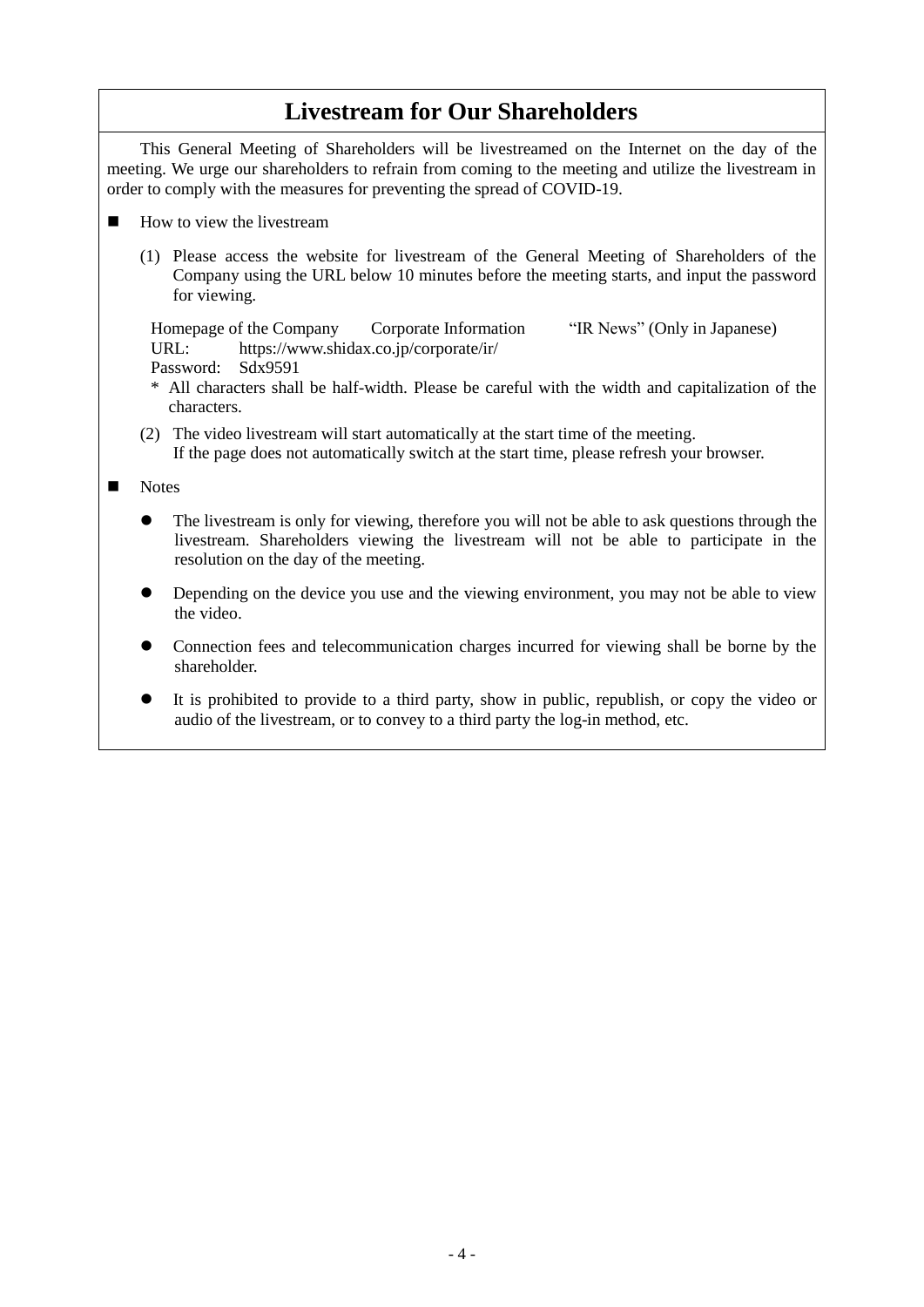# **Reference Documents for the General Meeting of Shareholders**

## **Proposals and References**

#### **Proposal 1:** Partial Amendments to the Articles of Incorporation

1. Reasons for the amendment

The revised stipulations stipulated in the proviso of Article 1 of the supplementary provisions of the "Act Partially Amending the Companies Act" (Act No. 70 of 2019) will be enforced on September 1, 2022, and the Company proposes the following amendments to the Company's Articles of Incorporation in preparation for the implementation of the system for electronic provision of materials for general meetings of shareholders.

- (1) Article 15, Paragraph 1 of the proposed amendment stipulates that information that is the content of Reference Documents for the General Meeting of Shareholders, etc., shall be provided electronically.
- (2) Article 15, Paragraph 2 of the proposed amendment establishes stipulations to limit the scope of matters to be included in physical documents that are provided to shareholders who have requested provision of physical documents.
- (3) As stipulations concerning Internet disclosure and deemed provision of Reference Documents for the General Meeting of Shareholders, etc. (Article 15 of the current Articles of Incorporation) will no longer be necessary, these shall be deleted.
- (4) Supplementary provisions shall be established concerning the effective date, etc., in line with the new establishments and deletions above.

## 2. Description of the amendment

Description of the amendment is as follows:

|                                                                                 | (Amended parts are underlined.)                    |
|---------------------------------------------------------------------------------|----------------------------------------------------|
| <b>Current Articles of Incorporation</b>                                        | Proposed amendment                                 |
| (Internet disclosure and deemed provision of                                    |                                                    |
| Reference Documents for the General Meeting of                                  |                                                    |
| Shareholders, etc.)                                                             |                                                    |
| Article 15. In the convocation of general meetings                              | $<$ Deleted $>$                                    |
| of shareholders, the Company may                                                |                                                    |
| that<br>it<br>provided<br>has<br>deem<br>to                                     |                                                    |
| shareholders information<br>concerning                                          |                                                    |
| matters that must be described<br><b>or</b>                                     |                                                    |
| indicated in the Reference Documents                                            |                                                    |
| the<br>General<br>Meeting<br>for<br>οf                                          |                                                    |
| Shareholders, the Business Report, the                                          |                                                    |
| Non-consolidated Financial Statements,                                          |                                                    |
| Consolidated<br>the<br>Financial<br>and                                         |                                                    |
| Statements via Internet disclosure in<br>conformity with provisions provided in |                                                    |
| the Ordinance of Ministry of Justice.                                           |                                                    |
|                                                                                 | (Measures for electronic provision, etc.)          |
| <newly established=""></newly>                                                  | Article 15. In the convocation of general meetings |
|                                                                                 | of shareholders, the Company shall                 |
|                                                                                 | provide information that is the content of         |
|                                                                                 | Reference Documents for the General                |
|                                                                                 | Shareholders,<br><b>Meeting</b><br>of<br>etc.      |
|                                                                                 | electronically.                                    |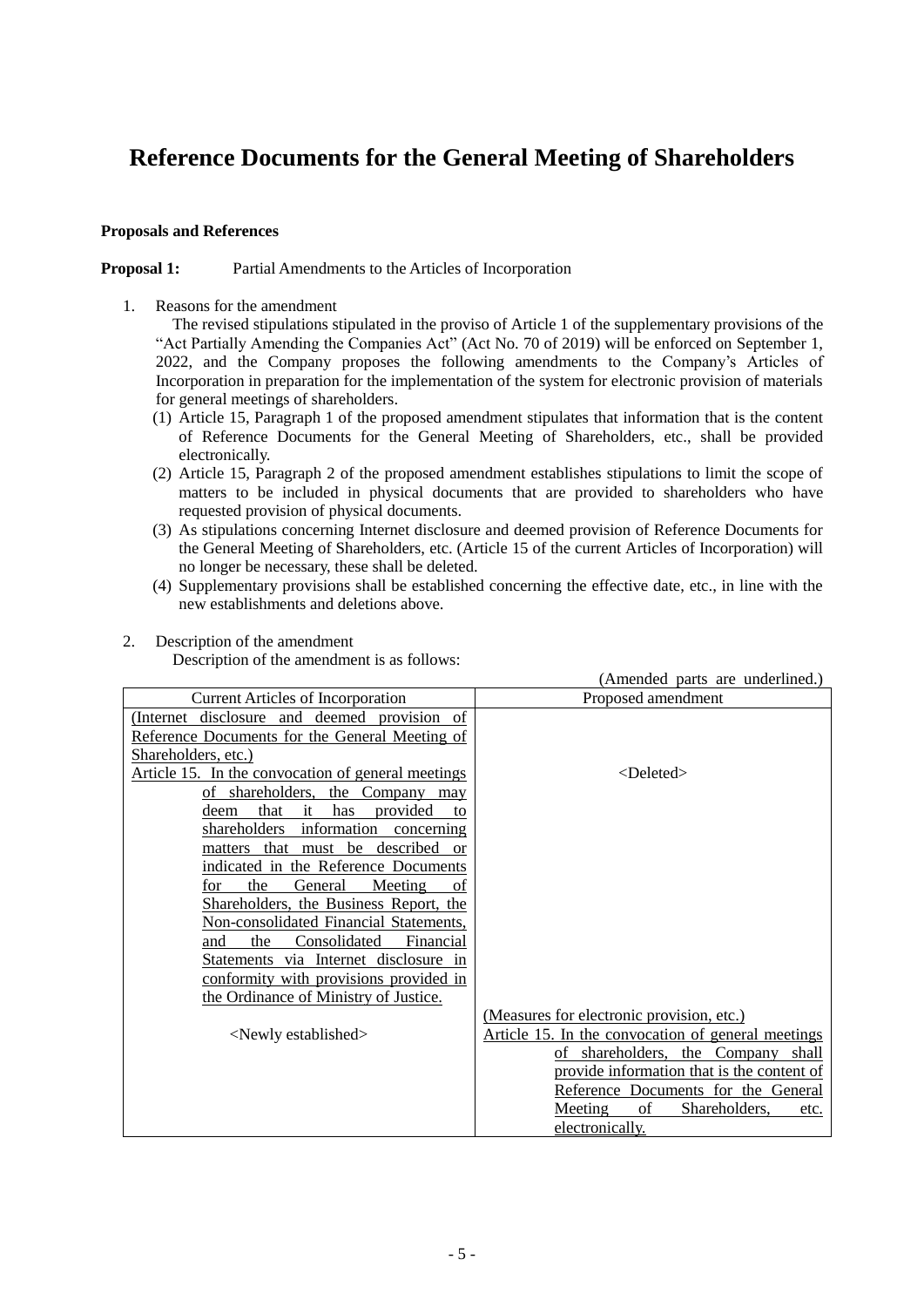|                                | 2. Of the matters to be<br>provided                   |
|--------------------------------|-------------------------------------------------------|
|                                | electronically, the Company may choose                |
|                                | not to include all or part of matters                 |
|                                | stipulated in the Ordinance of Ministry               |
|                                | of Justice in the physical documents to               |
|                                | be sent to shareholders who have                      |
|                                | requested them by the record date for                 |
|                                | voting rights.                                        |
|                                | (Supplementary provisions)                            |
| <newly established=""></newly> | 1. The amendment of Article 15 of the Articles of     |
|                                | Incorporation shall take effect from September 1,     |
|                                | 2022, which is the date of enforcement of the         |
|                                | revised stipulations stipulated in the proviso of     |
|                                | Article 1 of the supplementary provisions of the      |
|                                | <b>Act Partially Amending the Companies Act (Act)</b> |
|                                | No. 70 of 2019) (the "Effective Date").               |
|                                | 2. Notwithstanding the stipulations of the previous   |
|                                | paragraph, Article 15 (Internet disclosure and        |
|                                | deemed provision of Reference Documents for           |
|                                | the General Meeting of Shareholders, etc.) of the     |
|                                | Articles of Incorporation shall remain in force       |
|                                | with respect to a general meeting of shareholders     |
|                                | to be held on a day that is within six months of      |
|                                | the Effective Date.                                   |
|                                | 3. These supplementary provisions shall be deleted    |
|                                | on the day after which six months have elapsed        |
|                                | since the Effective Date or the day after which       |
|                                | three months have elapsed since the day of the        |
|                                | General Meeting of Shareholders set force in the      |
|                                | previous paragraph, whichever is later.               |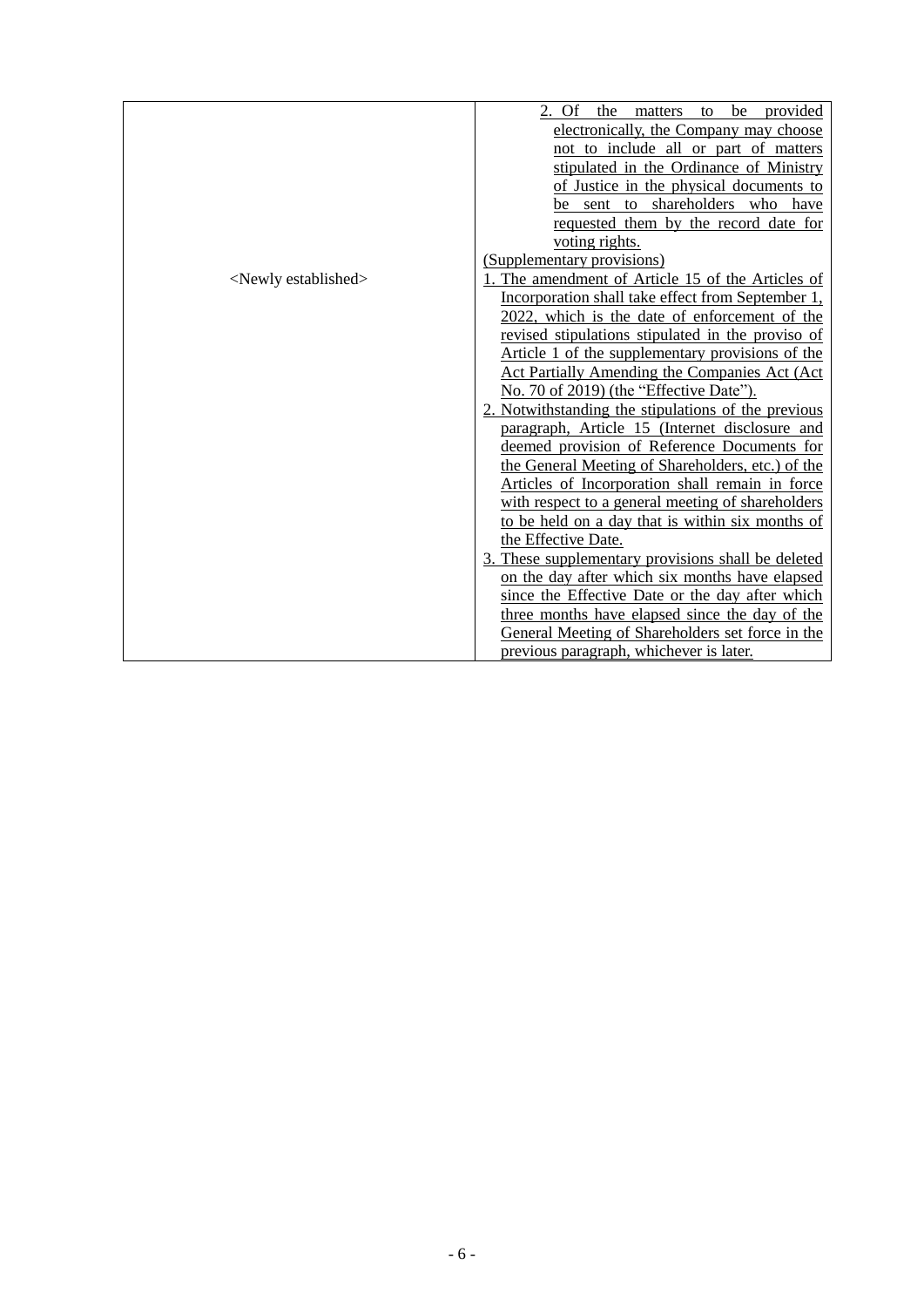#### **(Reference) System for electronic provision**

The system for electronic provision of materials for general meetings of shareholders will be enforced on September 1, 2022.

The system for electronic provision is a system where a company discloses materials for general meetings of shareholders\* on its website and delivers a paper-based notice to its shareholders stating that the materials are posted on such website, and describing the web address, etc., thereof, to provide our shareholders with materials for general meetings of shareholders.

\* Materials for general meetings of shareholders refer to the Reference Documents for the General Meeting of Shareholders, the Business Report, the Audit Reports, the Non-consolidated Financial Statements, and the Consolidated Financial Statements.

■ For details of the system for electronic provision, please refer to the following (in Japanese only):

Guide to the system for electronic provision (Partial amendment of the Companies Act) https://www.smtb.jp/personal/procedure/agency/kaisyahou



FAQ on Stock Transfer Agency Business Planning Department of Sumitomo Mitsui Trust Bank, Limited https://faq-agency.smtb.jp/category/show/414?site\_domain=personal



Dedicated call center operated by Sumitomo Mitsui Trust Bank, Limited 0120-533-600 Operating Hours: 9:00 a.m. to 5:00 p.m. (Excluding Saturdays, Sundays, Holidays, and from December 31 to January 3)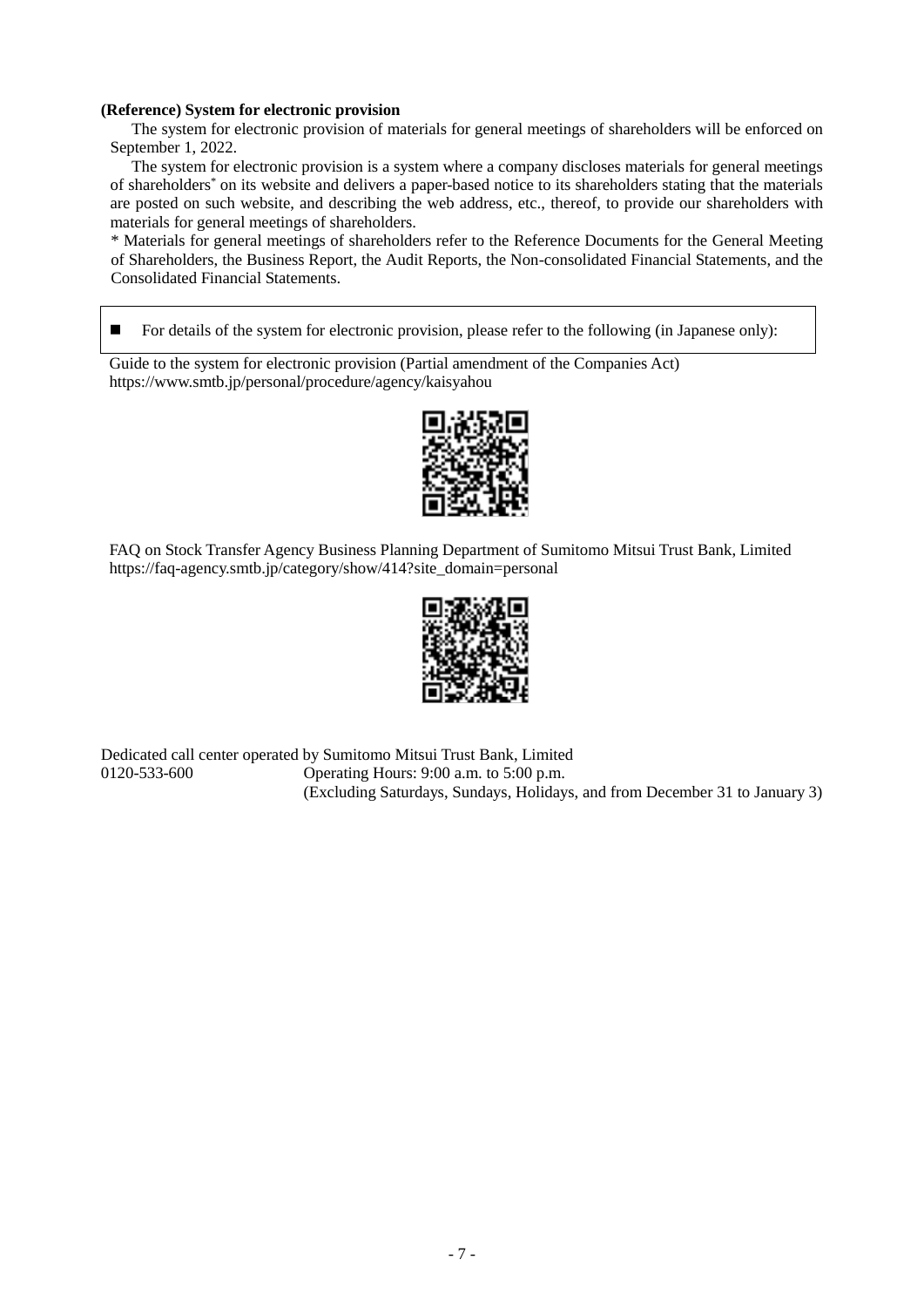## **Proposal 2:** Election of Six (6) Directors

The terms of office of all six (6) Directors will expire at the conclusion of this year's Annual General Meeting of Shareholders. Accordingly, the election of six (6) Directors is proposed.

| No.            | Name               |                 | Current positions and responsibilities at | Attendance at the Board |
|----------------|--------------------|-----------------|-------------------------------------------|-------------------------|
|                |                    |                 | the Company                               | of Directors meetings   |
| 1              | Kinichi Shida      | [Reappointment] | Chairman and President                    | 13 out of 13 meetings   |
|                |                    |                 |                                           | $(100\%)$               |
| $\overline{2}$ | Tsutomu Shida      | [Reappointment] | Founder and Director, Supreme Adviser     | 13 out of 13 meetings   |
|                |                    |                 |                                           | $(100\%)$               |
| 3              | Shinichi Shibayama | [Reappointment] | Director and Senior Managing              |                         |
|                |                    |                 | Corporate Officer                         |                         |
|                |                    |                 | In charge of Headquarters (Group          |                         |
|                |                    |                 | Strategic Management Division, Group      |                         |
|                |                    |                 | Administrative Management Division        | 13 out of 13 meetings   |
|                |                    |                 | and Group Human Resources Division)       | $(100\%)$               |
|                |                    |                 | and Divisional Head, Group Human          |                         |
|                |                    |                 | Resources Division, and responsible for   |                         |
|                |                    |                 | Public Relations Office, Quality Control  |                         |
|                |                    |                 | Office and SHiDAX Research Institute      |                         |
| 4              | Makoto Kawai       | [Reappointment] | <b>External Director</b>                  | 13 out of 13 meetings   |
|                |                    | [External]      |                                           | $(100\%)$               |
|                |                    | [Independent]   |                                           |                         |
| 5              | Tatsuo Kawasaki    | [Reappointment] | <b>External Director</b>                  |                         |
|                |                    | [External]      |                                           | 13 out of 13 meetings   |
|                |                    |                 |                                           | $(100\%)$               |
| 6              | Masatoshi Hori     | [Reappointment] | <b>External Director</b>                  |                         |
|                |                    | [External]      |                                           | 10 out of 10 meetings   |
|                |                    | [Independent]   |                                           | $(100\%)$               |

The candidates for Directors are as follows:

(Note) For Director Masatoshi Hori, the attendance after he assumed office on June 24, 2021 is stated.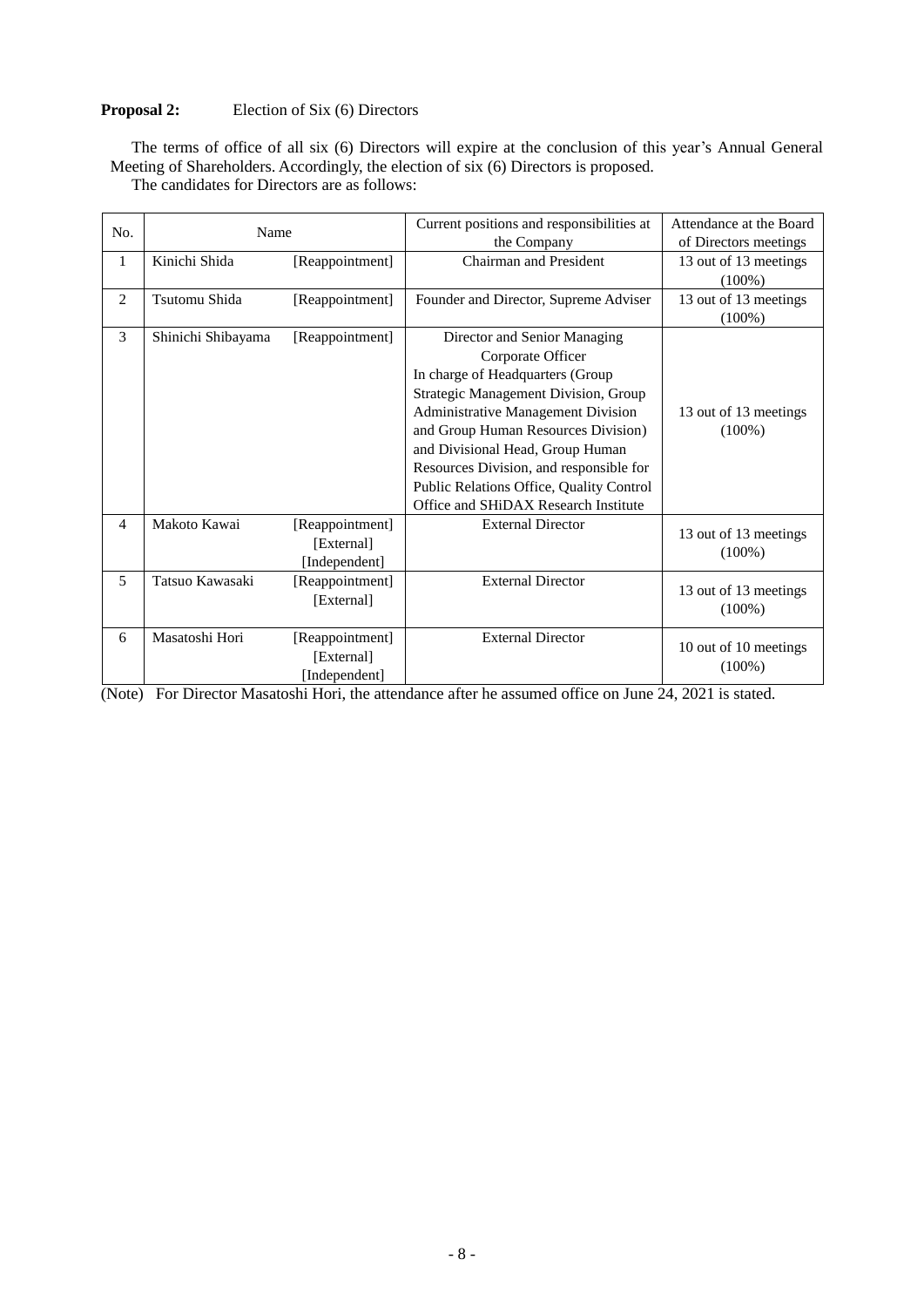|     | Name                                                                                                                                                                                                                                          |                                                                      | Past experience, positions, responsibilities,                                                                            | Type and number  |  |  |  |  |
|-----|-----------------------------------------------------------------------------------------------------------------------------------------------------------------------------------------------------------------------------------------------|----------------------------------------------------------------------|--------------------------------------------------------------------------------------------------------------------------|------------------|--|--|--|--|
| No. | (Date of birth)                                                                                                                                                                                                                               |                                                                      | and significant concurrent positions                                                                                     | of shares of the |  |  |  |  |
|     |                                                                                                                                                                                                                                               |                                                                      |                                                                                                                          | Company held     |  |  |  |  |
|     |                                                                                                                                                                                                                                               | November 1981                                                        | Joined Caft Food Service Corporation (currently SHiDAX                                                                   |                  |  |  |  |  |
|     |                                                                                                                                                                                                                                               |                                                                      | CONTRACT FOOD SERVICE CORPORATION)                                                                                       |                  |  |  |  |  |
|     |                                                                                                                                                                                                                                               |                                                                      | General Manager of Sales Promotion Department                                                                            |                  |  |  |  |  |
|     |                                                                                                                                                                                                                                               | April 1985                                                           | Director of Caft Food Service Corporation                                                                                |                  |  |  |  |  |
|     |                                                                                                                                                                                                                                               | March 1991                                                           | Vice President and Representative Director of Shida Corporation                                                          |                  |  |  |  |  |
|     |                                                                                                                                                                                                                                               |                                                                      | (currently SHiDAX CONTRACT FOOD SERVICE                                                                                  |                  |  |  |  |  |
|     |                                                                                                                                                                                                                                               |                                                                      | CORPORATION)                                                                                                             |                  |  |  |  |  |
|     |                                                                                                                                                                                                                                               | September 1997                                                       | President and Representative Director of SHiDAX                                                                          |                  |  |  |  |  |
|     |                                                                                                                                                                                                                                               |                                                                      | Corporation(currently SHiDAX CONTRACT FOOD SERVICE                                                                       |                  |  |  |  |  |
|     |                                                                                                                                                                                                                                               |                                                                      | CORPORATION)                                                                                                             |                  |  |  |  |  |
|     |                                                                                                                                                                                                                                               | <b>June 2000</b>                                                     | Director of SHiDAX COMMUNITY CORPORATION                                                                                 |                  |  |  |  |  |
|     | Kinichi Shida                                                                                                                                                                                                                                 | October 2000                                                         | Representative Director of SHiDAX COMMUNITY                                                                              | Common           |  |  |  |  |
|     | (September 5, 1957)                                                                                                                                                                                                                           |                                                                      | <b>CORPORATION</b>                                                                                                       | stock:           |  |  |  |  |
|     |                                                                                                                                                                                                                                               | April 2001                                                           | President and Representative Director of the Company                                                                     | 1,225,856        |  |  |  |  |
|     | [Reappointment]                                                                                                                                                                                                                               |                                                                      | Executive Vice President and Representative Director of                                                                  | shares           |  |  |  |  |
|     |                                                                                                                                                                                                                                               |                                                                      | SHIDAX COMMUNITY CORPORATION                                                                                             |                  |  |  |  |  |
| 1   |                                                                                                                                                                                                                                               | January 2004                                                         | President and Representative Director of SHiDAX                                                                          |                  |  |  |  |  |
|     |                                                                                                                                                                                                                                               |                                                                      | <b>COMMUNITY CORPORATION</b>                                                                                             |                  |  |  |  |  |
|     |                                                                                                                                                                                                                                               | <b>June 2008</b>                                                     | Chairman and Director of DAISHINTO Inc.                                                                                  |                  |  |  |  |  |
|     |                                                                                                                                                                                                                                               | <b>May 2010</b>                                                      | President and Representative Director of DAISHINTO Inc.                                                                  |                  |  |  |  |  |
|     |                                                                                                                                                                                                                                               | June 2011                                                            | Chairman and Representative Director of DAISHINTO Inc.                                                                   |                  |  |  |  |  |
|     |                                                                                                                                                                                                                                               | June 2012                                                            | Chairman and President of the Company (to present)                                                                       |                  |  |  |  |  |
|     |                                                                                                                                                                                                                                               | [Significant concurrent positions]                                   |                                                                                                                          |                  |  |  |  |  |
|     |                                                                                                                                                                                                                                               | Chairman and Representative Director of SHiDAX CONTRACT FOOD SERVICE |                                                                                                                          |                  |  |  |  |  |
|     |                                                                                                                                                                                                                                               | <b>CORPORATION</b>                                                   | Director of SHIDA Holdings Corporation.                                                                                  |                  |  |  |  |  |
|     |                                                                                                                                                                                                                                               |                                                                      |                                                                                                                          |                  |  |  |  |  |
|     |                                                                                                                                                                                                                                               | Director of Japan Contract Food Service Association                  |                                                                                                                          |                  |  |  |  |  |
|     | [Reason for nomination as candidate for Director]                                                                                                                                                                                             |                                                                      |                                                                                                                          |                  |  |  |  |  |
|     | Having a wealth of experience as a business manager of the Group, Mr. Kinichi Shida has shown strong leadership in the<br>Group's regrowth strategy for , in the name of "Re-Growth SHiDAX" which is our policy for business development. The |                                                                      |                                                                                                                          |                  |  |  |  |  |
|     |                                                                                                                                                                                                                                               |                                                                      | Company expects him to utilize his experience as the Company's President through the Board of Directors to realize       |                  |  |  |  |  |
|     |                                                                                                                                                                                                                                               |                                                                      | business growth and improvement of corporate value for the Company in the future, as well as appropriately supervise the |                  |  |  |  |  |
|     | Group as a whole.                                                                                                                                                                                                                             |                                                                      |                                                                                                                          |                  |  |  |  |  |
|     |                                                                                                                                                                                                                                               | May 1960                                                             | Established Fuji Shokuhin Kogyo Co., Ltd. (currently                                                                     |                  |  |  |  |  |
|     |                                                                                                                                                                                                                                               |                                                                      | SHIDAX CONTRACT FOOD SERVICE CORPORATION)                                                                                |                  |  |  |  |  |
|     |                                                                                                                                                                                                                                               |                                                                      | President and Representative Director                                                                                    |                  |  |  |  |  |
|     |                                                                                                                                                                                                                                               | August 1993                                                          | Established SHiDAX Community Plaza Corp. (currently                                                                      |                  |  |  |  |  |
|     |                                                                                                                                                                                                                                               |                                                                      | SHIDAX COMMUNITY CORPORATION.)                                                                                           |                  |  |  |  |  |
|     |                                                                                                                                                                                                                                               |                                                                      | President and Representative Director                                                                                    |                  |  |  |  |  |
|     | Tsutomu Shida                                                                                                                                                                                                                                 | September 1997                                                       | Chairman and Representative Director of SHiDAX                                                                           |                  |  |  |  |  |
|     | (October 14, 1934)                                                                                                                                                                                                                            |                                                                      | COPRORATION (currently SHiDAX CONTRACT FOOD                                                                              | Common           |  |  |  |  |
|     |                                                                                                                                                                                                                                               |                                                                      | SERVICE CORPORATION)                                                                                                     | stock:           |  |  |  |  |
|     | [Reappointment]                                                                                                                                                                                                                               | March 1999                                                           | Chairman, President and Representative Director of SHiDAX                                                                | 1,203,332        |  |  |  |  |
| 2   |                                                                                                                                                                                                                                               |                                                                      | <b>COMMUNITY CORPORATION</b>                                                                                             | shares           |  |  |  |  |
|     |                                                                                                                                                                                                                                               | October 2000                                                         | Chairman and Representative Director of SHiDAX                                                                           |                  |  |  |  |  |
|     |                                                                                                                                                                                                                                               |                                                                      | COMMUNITY CORPORATION                                                                                                    |                  |  |  |  |  |
|     |                                                                                                                                                                                                                                               | April 2001<br>June 2012                                              | Chairman of the Company<br>Founder and Director, Supreme Adviser of the Company                                          |                  |  |  |  |  |
|     |                                                                                                                                                                                                                                               |                                                                      | (to present)                                                                                                             |                  |  |  |  |  |
|     |                                                                                                                                                                                                                                               | [Significant concurrent positions]                                   |                                                                                                                          |                  |  |  |  |  |
|     |                                                                                                                                                                                                                                               |                                                                      | Representative Director of SHIDA Holdings Corporation.                                                                   |                  |  |  |  |  |
|     | [Reason for nomination as candidate for Director]                                                                                                                                                                                             |                                                                      |                                                                                                                          |                  |  |  |  |  |
|     |                                                                                                                                                                                                                                               |                                                                      | Mr. Tsutomu Shida has made efforts to establish various businesses as a founder and has built the Group to where it is   |                  |  |  |  |  |
|     |                                                                                                                                                                                                                                               |                                                                      | today. He has insights and deep knowledge nurtured by his wealth of experience as a business manager of the Group,       |                  |  |  |  |  |
|     | therefore the Company expects him to appropriately supervise the Group as a whole.                                                                                                                                                            |                                                                      |                                                                                                                          |                  |  |  |  |  |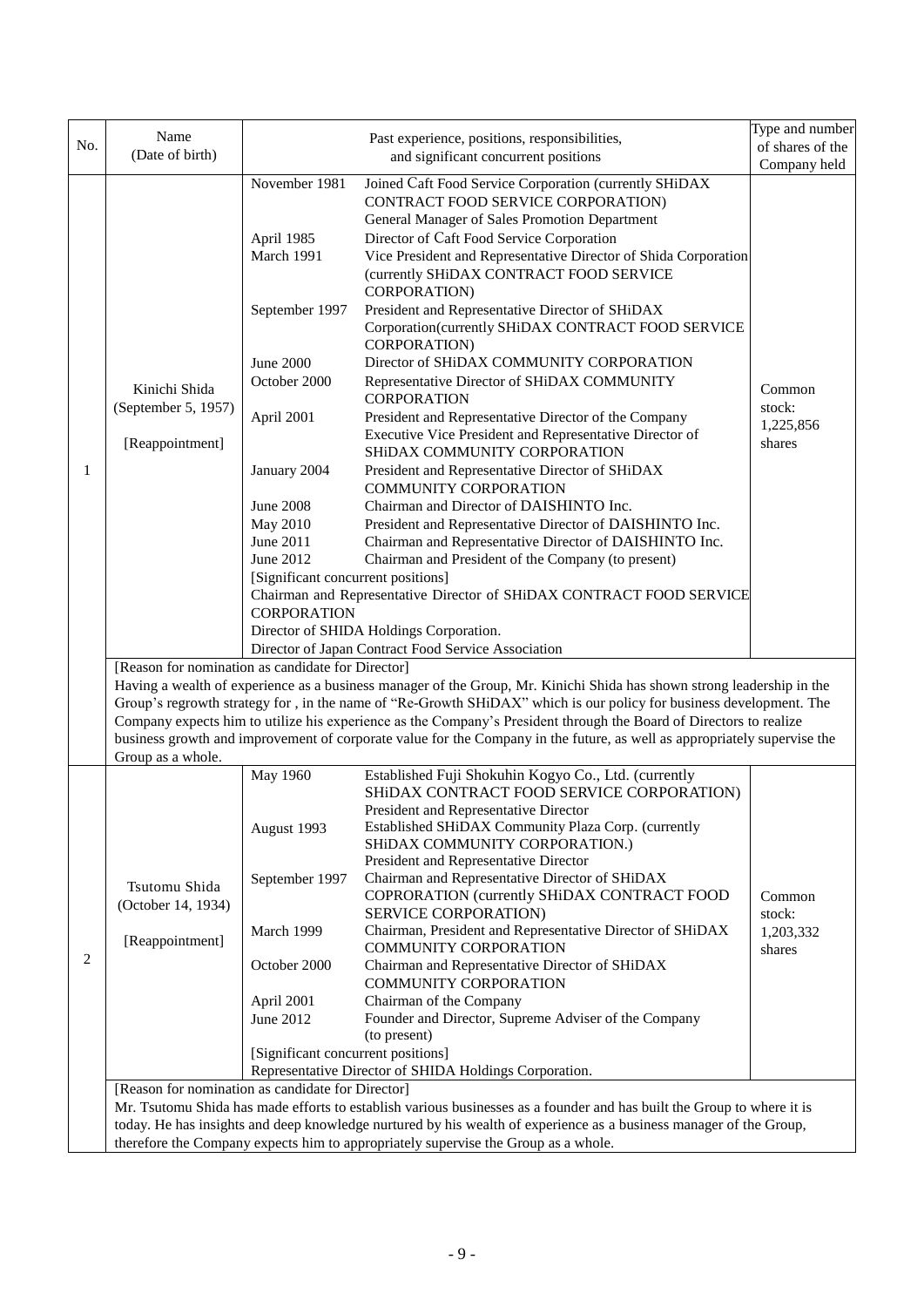|                                               | Name                                              |                                    | Past experience, positions, responsibilities,                                                                       | Type and number |
|-----------------------------------------------|---------------------------------------------------|------------------------------------|---------------------------------------------------------------------------------------------------------------------|-----------------|
| No.                                           | (Date of birth)                                   |                                    | of shares of the                                                                                                    |                 |
|                                               |                                                   |                                    | and significant concurrent positions                                                                                | Company held    |
|                                               |                                                   | April 1980                         | Joined NEC Corporation                                                                                              |                 |
|                                               |                                                   | August 1990                        | Joined Nomura Research Institute, Ltd.                                                                              |                 |
|                                               |                                                   | April 2002                         | Headquarter Manager, Consulting Division I of Nomura                                                                |                 |
|                                               |                                                   |                                    | Research Institute, Ltd.                                                                                            |                 |
|                                               |                                                   | April 2004                         | Headquarter Manager, Consulting Business Promotion Division                                                         |                 |
|                                               |                                                   |                                    | of Nomura Research Institute, Ltd.                                                                                  |                 |
|                                               |                                                   | April 2005                         | Department Manager, Corporate Communications Department                                                             |                 |
|                                               |                                                   |                                    | of Nomura Research Institute, Ltd.                                                                                  |                 |
|                                               |                                                   | April 2009                         | Department Manager, Administration Department of Nomura                                                             |                 |
|                                               |                                                   |                                    | Research Institute, Ltd.                                                                                            |                 |
|                                               |                                                   | April 2012                         | President of NRI Data i Tech, Ltd.                                                                                  |                 |
|                                               |                                                   | <b>July 2015</b>                   | President of NRI Mirai, Ltd.                                                                                        |                 |
|                                               |                                                   | April 2017                         | Professor of The Graduate School of Information &                                                                   |                 |
|                                               |                                                   |                                    | Communication (currently The Graduate School of Social                                                              |                 |
|                                               |                                                   |                                    | Design) (to present)                                                                                                |                 |
|                                               |                                                   | June 2018                          | Director of Wilson Learning Worldwide Inc. (to present)                                                             |                 |
|                                               |                                                   | April 2019                         | Joined the Company                                                                                                  |                 |
|                                               |                                                   |                                    | Corporate Officer, Divisional Head, SHiDAX Research Institute                                                       |                 |
|                                               |                                                   |                                    | and Marketing Division, and General Manager, Management                                                             |                 |
|                                               | Shinichi Shibayama                                | June 2019                          | Reform Promotion Office of the Company<br>Director of the Company (to present)                                      | Common          |
|                                               | (June 2, 1957)<br>[Reappointment]                 | September 2019                     | Overseeing Management Reform Promotion Office and                                                                   | stock:          |
|                                               |                                                   |                                    | Divisional Head of SHiDAX Research Institute and Marketing                                                          | 37,243          |
|                                               |                                                   |                                    | Division of the Company                                                                                             | shares          |
| 3                                             |                                                   | April 2020                         | Senior Managing Corporate Officer, Divisional Head, Group                                                           |                 |
|                                               |                                                   |                                    | Strategic Management Division and Group Administrative                                                              |                 |
|                                               |                                                   |                                    | Management Division, and responsible for Quality Control                                                            |                 |
|                                               |                                                   |                                    | Office and Public Relations Office of the Company                                                                   |                 |
|                                               |                                                   | April 2021                         | In charge of Group Strategic Management Division, Group                                                             |                 |
|                                               |                                                   |                                    | Administrative Management Division, TOS Business Division                                                           |                 |
|                                               |                                                   |                                    | and other four subsidiaries, and responsible for Quality Control                                                    |                 |
|                                               |                                                   |                                    | Office, Public Relations Office and SHiDAX Research Institute                                                       |                 |
|                                               |                                                   |                                    | of the Company                                                                                                      |                 |
|                                               |                                                   | April 2022                         | Director, Senior Managing Corporate Officer, in charge of                                                           |                 |
|                                               |                                                   |                                    | Headquarters (Group Strategic Management Division, Group                                                            |                 |
|                                               |                                                   |                                    | <b>Administrative Management Division and Group Human</b>                                                           |                 |
|                                               |                                                   |                                    | Resources Division), Divisional Head, Group Human Resources                                                         |                 |
|                                               |                                                   |                                    | Division, and responsible for Public Relations Office, Quality                                                      |                 |
|                                               |                                                   |                                    | Control Office and SHiDAX Research Institute of the Company                                                         |                 |
|                                               |                                                   |                                    | (to present)                                                                                                        |                 |
|                                               |                                                   | [Significant concurrent positions] |                                                                                                                     |                 |
|                                               |                                                   |                                    | Director (Independent Outside Director) of Wilson Learning Worldwide Inc.                                           |                 |
|                                               | [Reason for nomination as candidate for Director] |                                    | Professor of The Graduate School of Social Design                                                                   |                 |
|                                               |                                                   |                                    | Mr. Shinichi Shibayama has broad insights and deep knowledge in fields such as consulting and public relations. The |                 |
|                                               |                                                   |                                    | Company expects him to utilize his insights in the role as a representative executing business through the Board of |                 |
|                                               |                                                   |                                    | Directors to realize business growth and improvement of corporate value for the Company in the future, as well as   |                 |
| appropriately supervise the Group as a whole. |                                                   |                                    |                                                                                                                     |                 |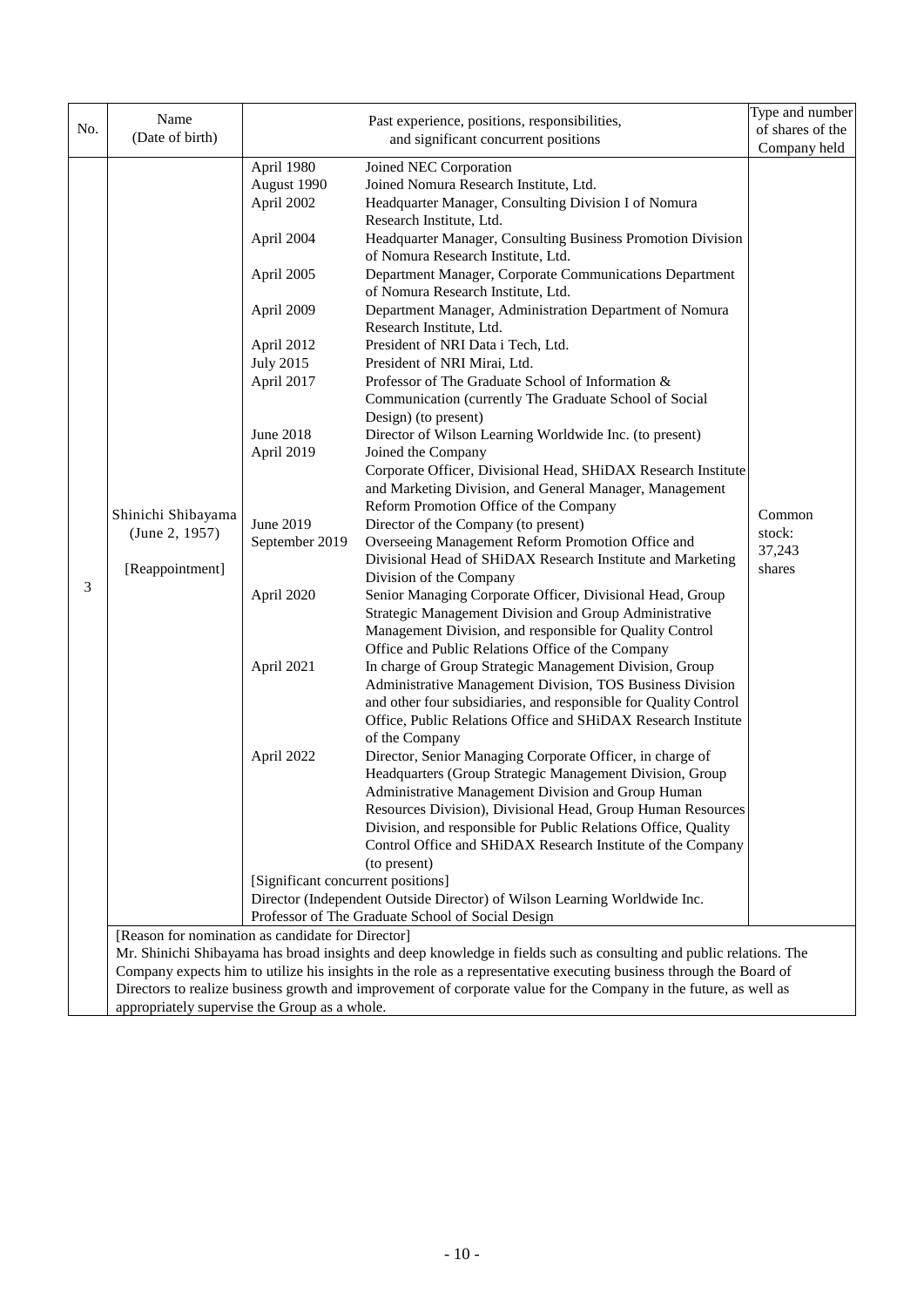|     | Name                                                                              |                                                                                                                                                         |                                                                                                                         | Type and number  |  |  |
|-----|-----------------------------------------------------------------------------------|---------------------------------------------------------------------------------------------------------------------------------------------------------|-------------------------------------------------------------------------------------------------------------------------|------------------|--|--|
| No. | (Date of birth)                                                                   |                                                                                                                                                         | Past experience, positions, responsibilities,<br>and significant concurrent positions                                   | of shares of the |  |  |
|     |                                                                                   |                                                                                                                                                         |                                                                                                                         | Company held     |  |  |
|     |                                                                                   | April 1986                                                                                                                                              | Joined Health Insurance Society of Kanto Credit Association                                                             |                  |  |  |
|     |                                                                                   |                                                                                                                                                         | under Tokyo Federation of National Federation of Health                                                                 |                  |  |  |
|     |                                                                                   |                                                                                                                                                         | <b>Insurance Societies</b>                                                                                              |                  |  |  |
|     |                                                                                   | April 1989                                                                                                                                              | Joined Chiyoda Fire & Marine Insurance Co., Ltd. (currently                                                             |                  |  |  |
|     |                                                                                   |                                                                                                                                                         | MS&AD Insurance Group Holdings, Inc.)                                                                                   |                  |  |  |
|     |                                                                                   | April 2001                                                                                                                                              | Chief Researcher of Nokyo Kyosai Research Institute (currently                                                          |                  |  |  |
|     |                                                                                   |                                                                                                                                                         | JA Kyosai Research Institute)                                                                                           |                  |  |  |
|     |                                                                                   | April 2005                                                                                                                                              | Senior Fellow of The Integrated-risk-management Research                                                                |                  |  |  |
|     |                                                                                   |                                                                                                                                                         | Institute (currently The Medical and Caretaking Solutions                                                               |                  |  |  |
|     |                                                                                   |                                                                                                                                                         | Research Institute), Tama University                                                                                    |                  |  |  |
|     |                                                                                   | April 2012                                                                                                                                              | Visiting Professor of Research Course for Management                                                                    |                  |  |  |
|     |                                                                                   |                                                                                                                                                         | Information, Tama Graduate School of Business                                                                           |                  |  |  |
|     |                                                                                   |                                                                                                                                                         | (to present)                                                                                                            |                  |  |  |
|     |                                                                                   | April 2015                                                                                                                                              | Head of Institute of Social Innovation Design Research, Meiji                                                           |                  |  |  |
|     |                                                                                   |                                                                                                                                                         | University                                                                                                              |                  |  |  |
|     |                                                                                   | June 2016<br>April 2018                                                                                                                                 | External Director of the Company (to present)                                                                           |                  |  |  |
|     | Makoto Kawai                                                                      |                                                                                                                                                         | Acting Head of Institute of Autonomous Driving and Head of<br>Regional Revitalization Department, Meiji University (to  |                  |  |  |
|     | (October 26, 1960)                                                                |                                                                                                                                                         | present)                                                                                                                |                  |  |  |
|     | [Reappointment]                                                                   | April 2019                                                                                                                                              | Executive Assistant to the President of Meiji University                                                                | 0 shares         |  |  |
|     | [External]                                                                        | April 2021                                                                                                                                              | Expert Member of Tsushima City SDGs Advisory Board (to                                                                  |                  |  |  |
|     | [Independent]                                                                     |                                                                                                                                                         | present)                                                                                                                |                  |  |  |
| 4   |                                                                                   |                                                                                                                                                         | Senior Researcher, Institute of Revitalization of Japanese                                                              |                  |  |  |
|     |                                                                                   |                                                                                                                                                         | Culture of Chiba Institute of Technology (to present)                                                                   |                  |  |  |
|     |                                                                                   | May 2021                                                                                                                                                | Senior Managing Executive Officer of Delta-tech-associates                                                              |                  |  |  |
|     |                                                                                   |                                                                                                                                                         | Inc. (to present)                                                                                                       |                  |  |  |
|     |                                                                                   |                                                                                                                                                         | Chairperson of Tsushima Strait Offshore Wind Power                                                                      |                  |  |  |
|     |                                                                                   |                                                                                                                                                         | Deliberation Committee (to present)                                                                                     |                  |  |  |
|     |                                                                                   | March 2022                                                                                                                                              | Director and Chairperson of Regional Popularizing Committee                                                             |                  |  |  |
|     |                                                                                   |                                                                                                                                                         | of The Incorporated Association of Future Design for Healthy                                                            |                  |  |  |
|     |                                                                                   |                                                                                                                                                         | Life and Health-Care Living (to present)                                                                                |                  |  |  |
|     |                                                                                   | [Significant concurrent positions]                                                                                                                      |                                                                                                                         |                  |  |  |
|     |                                                                                   |                                                                                                                                                         | Visiting Professor at Research Course for Management Information, Tama                                                  |                  |  |  |
|     |                                                                                   | Graduate School of Business                                                                                                                             |                                                                                                                         |                  |  |  |
|     |                                                                                   | Acting Head of Institute of Autonomous Driving and Head of Regional<br>Revitalization Department, Meiji University                                      |                                                                                                                         |                  |  |  |
|     |                                                                                   |                                                                                                                                                         |                                                                                                                         |                  |  |  |
|     |                                                                                   | Director and Chairperson of Regional Popularizing Committee of The Incorporated<br>Association of Future Design for Healthy Life and Health-Care Living |                                                                                                                         |                  |  |  |
|     |                                                                                   |                                                                                                                                                         | [Reason for nomination as candidate for External Director and overview of expected roles]                               |                  |  |  |
|     |                                                                                   |                                                                                                                                                         | Mr. Makoto Kawai has nurtured extensive experience and knowledge at JA Kyosai Research Institute, Tama Graduate         |                  |  |  |
|     |                                                                                   |                                                                                                                                                         | School, and Institute of Autonomous Driving of Meiji University, etc. Although he does not have experience directly     |                  |  |  |
|     |                                                                                   |                                                                                                                                                         | involved in management of a company, the Company judges that he will be able to provide beneficial advice and           |                  |  |  |
|     |                                                                                   |                                                                                                                                                         | supervision to the Company's overall management from a fair and objective perspective to further strengthen and enhance |                  |  |  |
|     | the management structure with his professional viewpoints driven by his insights. |                                                                                                                                                         |                                                                                                                         |                  |  |  |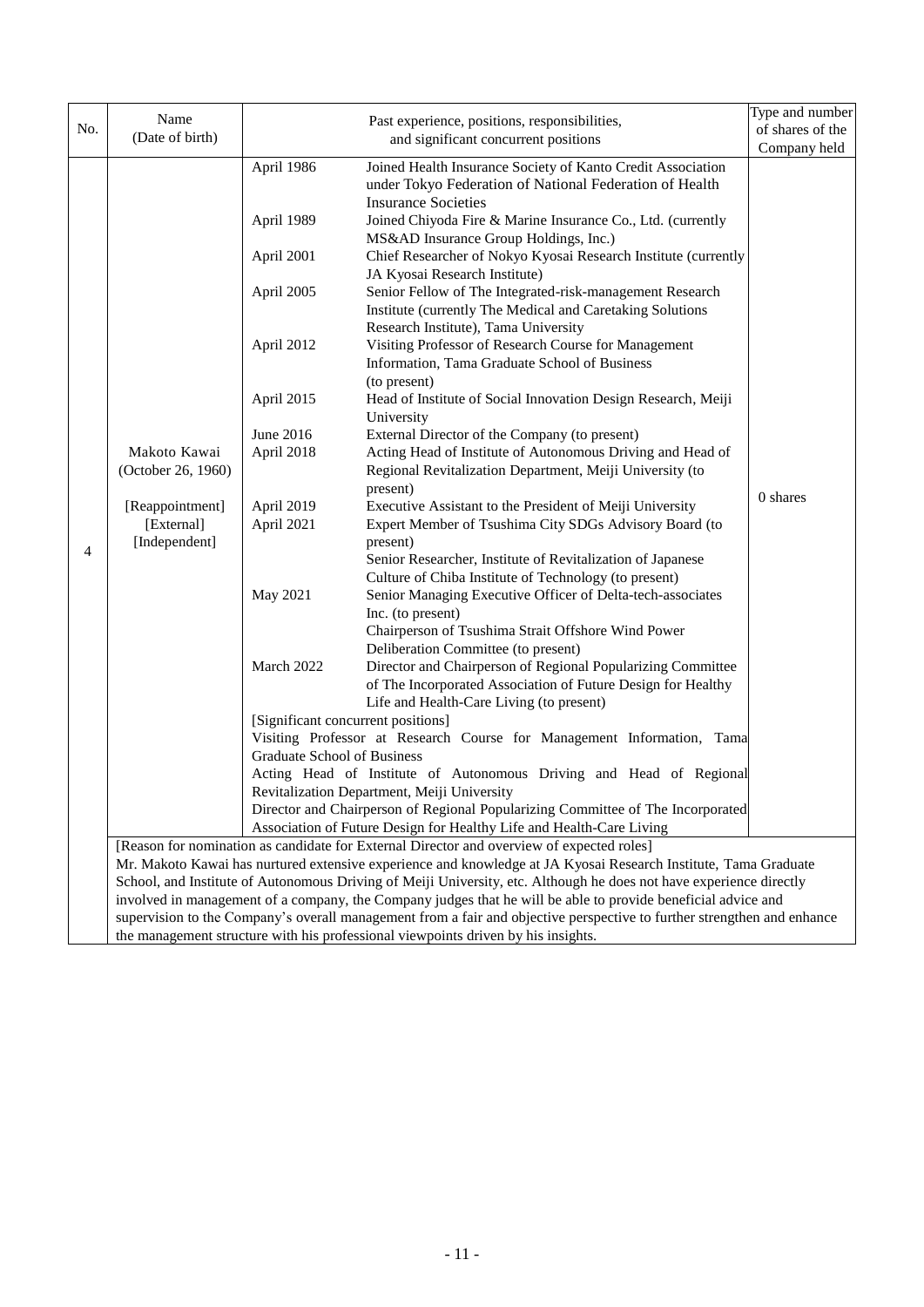| No. | Name<br>(Date of birth)                                                                                                                                                                                                  |                                    | Past experience, positions, responsibilities,<br>and significant concurrent positions                                   | Type and number<br>of shares of the |  |  |
|-----|--------------------------------------------------------------------------------------------------------------------------------------------------------------------------------------------------------------------------|------------------------------------|-------------------------------------------------------------------------------------------------------------------------|-------------------------------------|--|--|
|     |                                                                                                                                                                                                                          |                                    |                                                                                                                         | Company held                        |  |  |
|     |                                                                                                                                                                                                                          | April 1990                         | Joined Goldman Sachs Japan Co. Ltd.                                                                                     |                                     |  |  |
|     |                                                                                                                                                                                                                          | September 1995                     | Joined McKinsey & Company                                                                                               |                                     |  |  |
|     |                                                                                                                                                                                                                          | April 1998                         | Joined NextCard, Inc.                                                                                                   |                                     |  |  |
|     |                                                                                                                                                                                                                          | April 1999                         | Partner of Unison Capital, Inc.                                                                                         |                                     |  |  |
|     | Tatsuo Kawasaki                                                                                                                                                                                                          | February 2004                      | Director of Unison Capital, Inc.                                                                                        |                                     |  |  |
|     | (June 9, 1965)                                                                                                                                                                                                           | December 2009                      | Outside Director of Akindo Sushiro Co., Ltd.                                                                            |                                     |  |  |
|     |                                                                                                                                                                                                                          | June 2011                          | Outside Director of ENOTECA CO., LTD.                                                                                   | 0 shares                            |  |  |
|     | [Reappointment]                                                                                                                                                                                                          | March 2016                         | Outside Director of Ken Depot Corporation                                                                               |                                     |  |  |
| 5   | [External]                                                                                                                                                                                                               | June 2017                          | Outside Director of DINAMIX Co., Ltd.                                                                                   |                                     |  |  |
|     |                                                                                                                                                                                                                          | March 2018                         | Outside Director of Suke-san Co., Ltd.                                                                                  |                                     |  |  |
|     |                                                                                                                                                                                                                          | May 2019                           | Representative Director of Unison Capital, Inc. (to present)                                                            |                                     |  |  |
|     |                                                                                                                                                                                                                          | <b>July 2019</b>                   | External Director of the Company (to present)                                                                           |                                     |  |  |
|     |                                                                                                                                                                                                                          | [Significant concurrent positions] |                                                                                                                         |                                     |  |  |
|     |                                                                                                                                                                                                                          |                                    | Representative Director of Unison Capital, Inc.                                                                         |                                     |  |  |
|     |                                                                                                                                                                                                                          |                                    | [Reason for nomination as candidate for External Director and overview of expected roles]                               |                                     |  |  |
|     |                                                                                                                                                                                                                          |                                    | Mr. Tatsuo Kawasaki serves as Representative Director of Unison Capital, Inc. and the Company judges that he will be    |                                     |  |  |
|     |                                                                                                                                                                                                                          |                                    | able to give helpful opinions for enhancing the Group's governance based on his knowledge and experience on investments |                                     |  |  |
|     |                                                                                                                                                                                                                          |                                    | in companies across industries and on supporting business management.                                                   |                                     |  |  |
|     |                                                                                                                                                                                                                          | April 1976                         | Joined Fuji Xerox Co., Ltd.<br>Joined The Japan Research Institute, Limited                                             |                                     |  |  |
|     |                                                                                                                                                                                                                          | January 1990<br><b>June 2001</b>   | Joined Pokka Corporation                                                                                                |                                     |  |  |
|     |                                                                                                                                                                                                                          |                                    | Director (Member of the Board), Director, Corporate                                                                     |                                     |  |  |
|     | Masatoshi Hori<br>(October 14, 1953)                                                                                                                                                                                     |                                    | <b>Planning Department</b>                                                                                              |                                     |  |  |
|     |                                                                                                                                                                                                                          | April 2003                         | Senior Managing Director of Pokka Corporation                                                                           |                                     |  |  |
|     |                                                                                                                                                                                                                          | December 2005                      | President and Representative Director of Pokka Corporation                                                              |                                     |  |  |
|     |                                                                                                                                                                                                                          | June 2011                          | Chairman and Representative Director of Pokka Corporation                                                               |                                     |  |  |
|     |                                                                                                                                                                                                                          | March 2012                         | President and Representative Director of POKKA SAPPORO                                                                  |                                     |  |  |
|     |                                                                                                                                                                                                                          |                                    | FOOD & BEVERAGE LTD.                                                                                                    |                                     |  |  |
|     |                                                                                                                                                                                                                          | January 2014                       | Director and Advisor of POKKA SAPPORO FOOD &                                                                            |                                     |  |  |
|     | [Reappointment]                                                                                                                                                                                                          |                                    | <b>BEVERAGE LTD.</b>                                                                                                    | $0$ shares                          |  |  |
|     | [External]                                                                                                                                                                                                               | June 2015                          | Outside Auditor of AICHI ELECTRIC CO., LTD.                                                                             |                                     |  |  |
| 6   | [Independent]                                                                                                                                                                                                            | August 2015                        | Outside Director of INTER ACTION Corporation                                                                            |                                     |  |  |
|     |                                                                                                                                                                                                                          | May 2019                           | Outside Director/Audit and Supervisory Board Member of                                                                  |                                     |  |  |
|     |                                                                                                                                                                                                                          |                                    | KOMEDA Holdings Co., Ltd. (to present)                                                                                  |                                     |  |  |
|     |                                                                                                                                                                                                                          | <b>March 2020</b>                  | Outside Member of the Board of The Yokohama Rubber Co.                                                                  |                                     |  |  |
|     |                                                                                                                                                                                                                          |                                    | Ltd. (to present)                                                                                                       |                                     |  |  |
|     |                                                                                                                                                                                                                          | June 2021                          | External Director of the Company (to present)                                                                           |                                     |  |  |
|     |                                                                                                                                                                                                                          | [Significant concurrent positions] |                                                                                                                         |                                     |  |  |
|     |                                                                                                                                                                                                                          | Co., Ltd.                          | Outside Director/Audit and Supervisory Board Member of KOMEDA Holdings                                                  |                                     |  |  |
|     |                                                                                                                                                                                                                          |                                    | Outside Member of the Board of The Yokohama Rubber Co., Ltd.                                                            |                                     |  |  |
|     |                                                                                                                                                                                                                          |                                    | [Reason for nomination as candidate for External Director and overview of expected roles]                               |                                     |  |  |
|     |                                                                                                                                                                                                                          |                                    |                                                                                                                         |                                     |  |  |
|     | Since he assumed office as Representative Director of Pokka Corporation (currently POKKA SAPPORO FOOD &<br>BEVERAGE LTD.) in December 2005, Mr. Masatoshi Hori steered the management of the said company for many years |                                    |                                                                                                                         |                                     |  |  |
|     | and played a key role in its growth. With his broad insights and deep knowledge related to corporate management and                                                                                                      |                                    |                                                                                                                         |                                     |  |  |
|     | business strategies, etc., the Company judges he will also be able to offer helpful opinions to the Group.                                                                                                               |                                    |                                                                                                                         |                                     |  |  |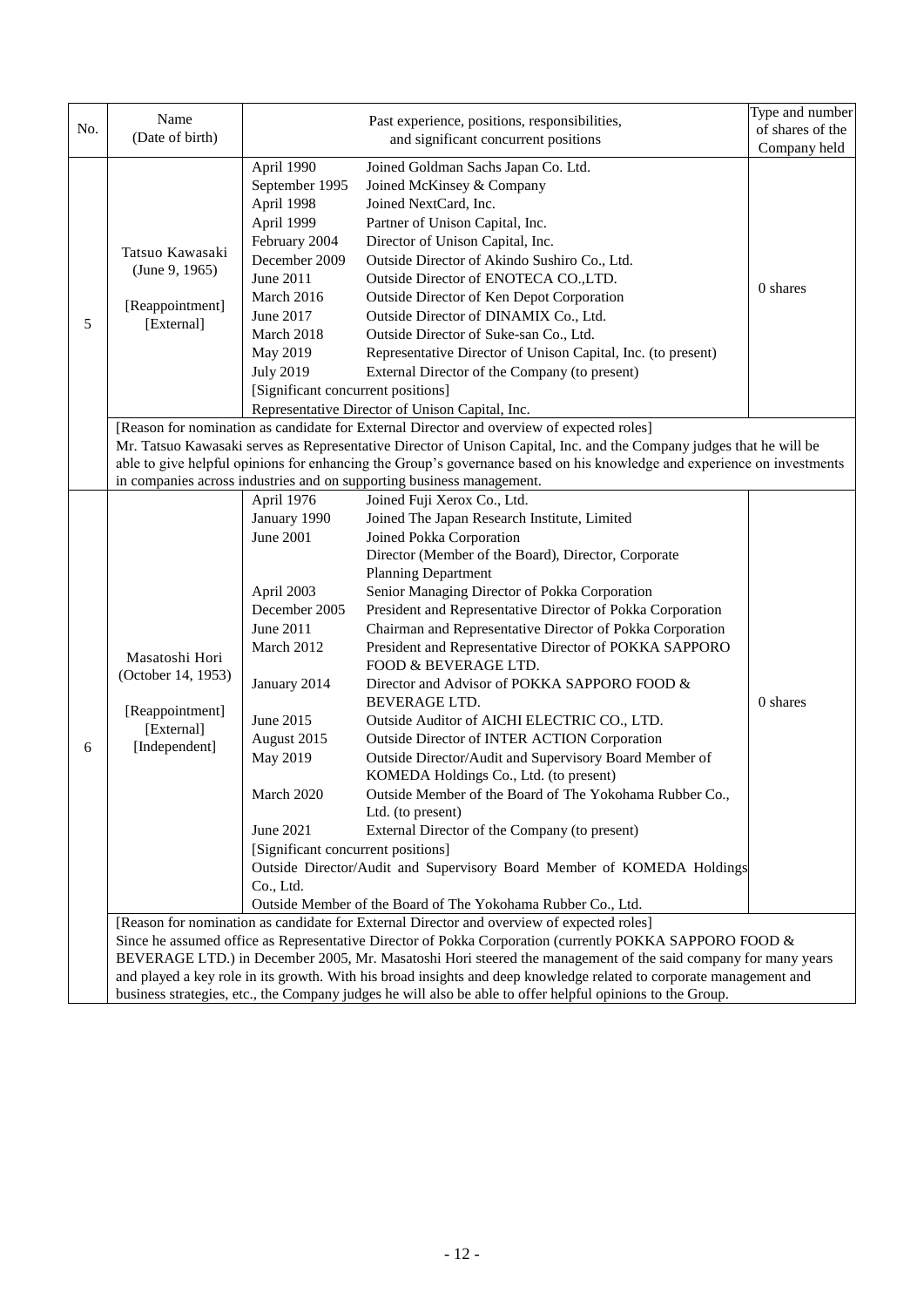#### (Notes)

- 1. Mr. Tatsuo Kawasaki serves as a Representative Director of Unison Capital, Inc., and the Company has concluded capital and business alliance agreements with Unison Capital Partners IV, LPS and Unison Capital Partners Ⅳ(F), L.P., which Unison Capital, Inc. operates or serves as an adviser. There are no special interests between any other candidates and the Company.
- 2. Messrs. Makoto Kawai, Tatsuo Kawasaki, and Masatoshi Hori are candidates for External Directors. In addition, Messrs. Makoto Kawai and Masatoshi Hori satisfy the criteria for independence of External Officers of the Company and are designated and registered as Independent Directors stipulated by Tokyo Stock Exchange, and if they are elected as originally proposed, Messrs. Makoto Kawai and Masatoshi Hori will continue to be designated as Independent Officers.

The terms of office as External Director of the Company for Messrs. Makoto Kawai, Tatsuo Kawasaki, and Masatoshi Hori are as follows.

(1) Mr. Makoto Kawai

The term of office as External Director of the Company for Mr. Makoto Kawai will be six (6) years at the conclusion of this General Meeting of Shareholders.

(2) Mr. Tatsuo Kawasaki

The term of office as External Director of the Company for Mr. Tatsuo Kawasaki will be two (2) years and eleven (11) months at the conclusion of this General Meeting of Shareholders.

(3) Mr. Masatoshi Hori

The term of office as External Director of the Company for Mr. Masatoshi Hori will be one (1) year at the conclusion of this General Meeting of Shareholders.

- 3. The Company has entered into an agreement limiting liabilities with each of Messrs. Makoto Kawai, Tatsuo Kawasaki, and Masatoshi Hori to limit their liabilities for the damages stipulated in Article 423, Paragraph 1 of the Companies Act to the extent of one million yen or the minimum liability amount set forth in Article 425, Paragraph 1 of the Companies Act, whichever is higher, provided that they have performed their duties in good faith and without gross negligence. If the reelections of Messrs. Makoto Kawai, Tatsuo Kawasaki, and Masatoshi Hori are approved, the Company plans to continue such agreement limiting liability with each of them.
- 4. The Company has entered into a directors and officers liability insurance agreement pursuant to Article 430-3, Paragraph 1 of the Companies Act with an insurance company and the content of such agreement is as stated on page 36 of the Business Report (only in the Japanese original). Each of the candidates are already insured under such agreement and if they are reappointed, they will continue to be insured. The Company plans to renew the insurance agreement with the same content at the next renewal.
- 5. Each of the candidates does not hold any type of preferred shares of the Company.

## **(Reference) Skill Matrix of the Directors**

In order to contribute to our stakeholders from a long-term perspective, the Company has defined important management issues, and fields where each Director should utilize his or her expertise to solve them.

| Expertise expected of      | Kinichi Shida | Tsutomu     | Shinichi     | Makoto     | Tatsuo     | Masatoshi  |
|----------------------------|---------------|-------------|--------------|------------|------------|------------|
| <b>Directors</b>           |               | Shida       | Shibayama    | Kawai      | Kawasaki   | Hori       |
|                            | Chairman and  | Founder and | Director and | Director   | Director   | Director   |
|                            | President     | Director,   | Senior       | (External) | (External) | (External) |
|                            |               | Supreme     | Managing     |            |            |            |
|                            |               | Adviser     | Corporate    |            |            |            |
|                            |               |             | Officer      |            |            |            |
| Group Management,          |               |             |              |            |            |            |
| Strategies, M&A            |               |             |              |            |            |            |
| Sales, Marketing           |               |             |              |            |            |            |
| Finance, IR,               |               |             |              |            |            |            |
| <b>Public Relations</b>    |               |             |              |            |            |            |
| Accounting, Compliance,    |               |             |              |            |            |            |
| Governance                 |               |             |              |            |            |            |
| Human Resource             |               |             |              |            |            |            |
| Development, Diversity     |               |             |              |            |            |            |
| DX, IT                     |               |             |              |            |            |            |
| Solution for Social Issues |               |             |              |            |            |            |
| (SDGs)                     |               |             |              |            |            |            |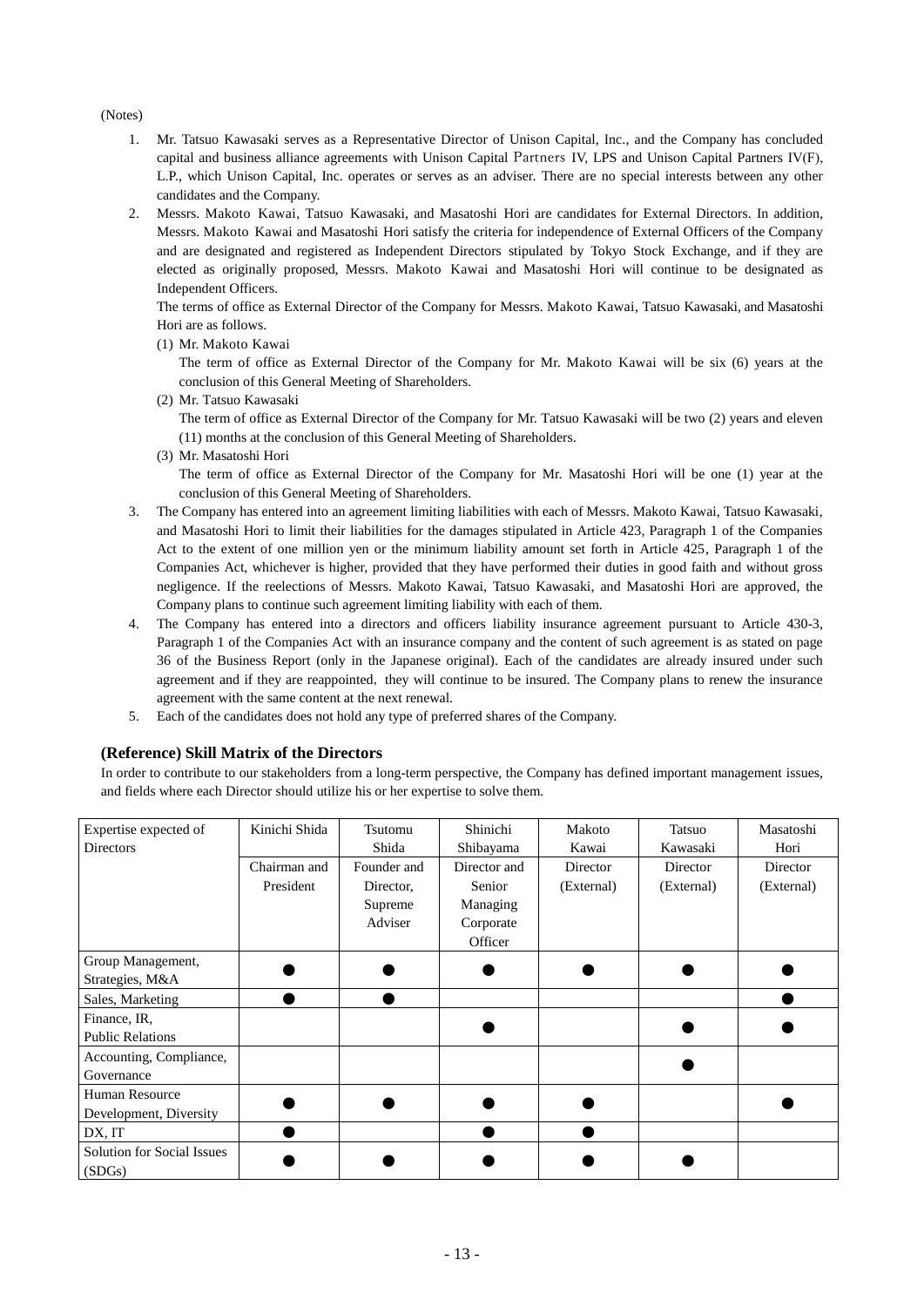## **Proposal 3:** Election of 1 Audit & Supervisory Board Member

The terms of office of Audit & Supervisory Board Members Mr. Osamu Iwaisako and Mr. Shinichi Kazama will expire at the conclusion of this year's Annual General Meeting of Shareholders.

Accordingly, considering the current auditing structure of the Company, the Company proposes the election of one (1) Audit & Supervisory Board Member, reducing the number of Audit & Board Members by one (1).

If this proposal is approved as originally proposed, the Company's Audit & Supervisory Board will have one (1) full-time Audit & Supervisory Board Member, and Independent External Audit & Supervisory Board Members, which will comprise more than half of the Board. Therefore, it is considered that the auditing structure will maintain sufficient effectiveness.

The Audit & Supervisory Board has given its approval to this proposal.

The candidate for Audit & Supervisory Board Member is as follows:

| Name<br>(Date of birth)              |                                    | Past experience, positions,<br>and significant concurrent positions                                                  | Type and number<br>of shares of the<br>Company held |
|--------------------------------------|------------------------------------|----------------------------------------------------------------------------------------------------------------------|-----------------------------------------------------|
| Mari Takahashi<br>(December 5, 1975) | October 2002<br>March 2011         | Public prosecutor (at Tokyo District Public Prosecutors Office)<br>Registered as attorney (at Chiba Bar Association) |                                                     |
|                                      | January 2017                       | Joined Authense Law Office (currently Authense LPC) (to                                                              | 0 shares                                            |
| [New appointment]                    |                                    | present)                                                                                                             |                                                     |
| [External]                           | [Significant concurrent positions] |                                                                                                                      |                                                     |
| [Independent]                        | Attorney at Authense LPC           |                                                                                                                      |                                                     |

[Reason for nomination as candidate for External Audit & Supervisory Board Member]

Not only does Ms. Mari Takahashi have sufficient insights relating to legal affairs, governance, and compliance, which are expected as the Company's Audit & Supervisory Board Member, she also has experience in investigation and in courts as a public prosecutor. Therefore, the Company judges that she will be able to both actively offer helpful opinions to the Board of Directors and management team, as well as enrich diversity of the composition of the Company's Audit & Supervisory Board with different perspectives.

#### (Notes)

- 1. There is no special interest between the candidate and the Company.
- 2. Ms. Mari Takahashi is a candidate for External Audit & Supervisory Board Member. Ms. Mari Takahashi satisfies the criteria for independence of External Officers of the Company and if her election is approved as originally proposed, she will be newly designated as an Independent Officer stipulated by Tokyo Stock Exchange.
- 3. If Ms. Mari Takahashi's election is approved, the Company plans to enter into an agreement limiting liabilities with her to limit her liability for damages to the extent of one million yen or the minimum liability amount set forth in Article 425, Paragraph 1 of the Companies Act, whichever is higher.
- 4. The Company has entered into a directors and officers liability insurance agreement pursuant to Article 430-3, Paragraph 1 of the Companies Act with an insurance company and the content of such agreement is as stated on page 36 of the Business Report (only in the Japanese original). If Ms. Mari Takahashi's election is approved as originally proposed, she will be included as insured under such agreement. The Company plans to renew the insurance agreement with the same content at the next renewal.
- 5. Ms. Mari Takahashi does not hold any type of preferred shares of the Company.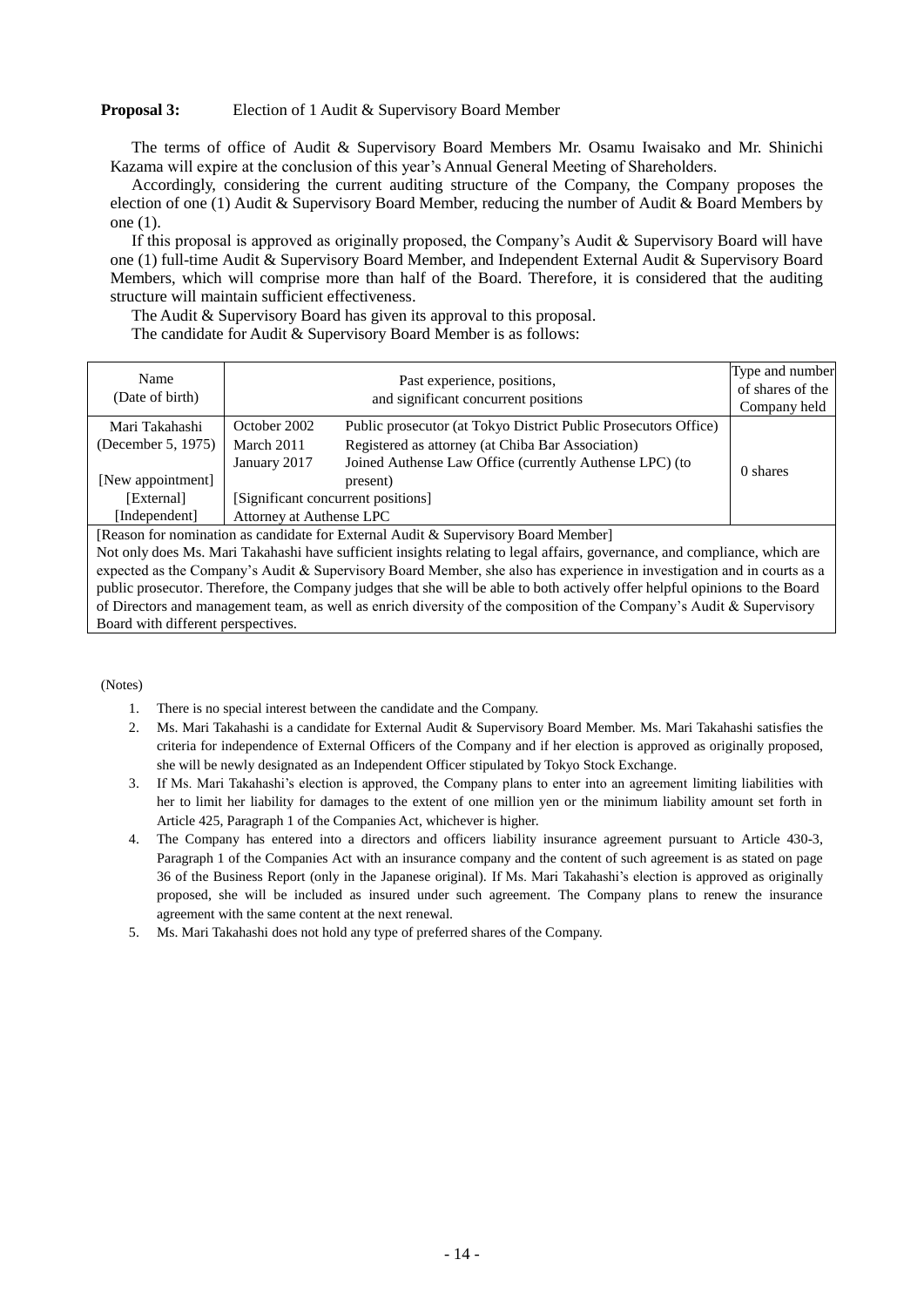## **Proposal 4:** Election of Two (2) Substitute Audit & Supervisory Board Members

The effectiveness of the current substitute Audit & Supervisory Board Member will expire at the conclusion of this year's Annual General Meeting of Shareholders.

Accordingly, in order to prepare for the occasion where the number of Audit & Supervisory Board Members falls below the minimum number stipulated by laws and regulations, the election of two (2) substitute Audit & Supervisory Board Members is proposed.

As candidates for substitute Audit & Supervisory Board Members, the election of Mr. Yoshiaki Senuma as a substitute for Audit & Supervisory Board Member Mr. Masataro Sekiguchi, and the election of Mr. Shinichi Kazama as a substitute for External Audit & Supervisory Board Member are proposed.

The effectiveness of the resolution on the election in this proposal shall be until the beginning of the Annual General Meeting of Shareholders for the last fiscal year ending within one year after the said resolution, pursuant to Article 31, Paragraph 3 of the Articles of Incorporation.

The Audit & Supervisory Board has given its approval to this proposal.

The candidates for substitute Audit & Supervisory Board Members are as follows:

|     | Name                                                                                                                                                                                                                                                                                                                                                                                                                                                                                                                                                                                                                                                                                                                                 |                                                                                                                                                                                                   | Past experience, positions                                                                                                                                                                                                                                                                                                                                                                                                                                                                                                                                                                | Type and number |  |
|-----|--------------------------------------------------------------------------------------------------------------------------------------------------------------------------------------------------------------------------------------------------------------------------------------------------------------------------------------------------------------------------------------------------------------------------------------------------------------------------------------------------------------------------------------------------------------------------------------------------------------------------------------------------------------------------------------------------------------------------------------|---------------------------------------------------------------------------------------------------------------------------------------------------------------------------------------------------|-------------------------------------------------------------------------------------------------------------------------------------------------------------------------------------------------------------------------------------------------------------------------------------------------------------------------------------------------------------------------------------------------------------------------------------------------------------------------------------------------------------------------------------------------------------------------------------------|-----------------|--|
| No. | (Date of birth)                                                                                                                                                                                                                                                                                                                                                                                                                                                                                                                                                                                                                                                                                                                      |                                                                                                                                                                                                   | of shares of the                                                                                                                                                                                                                                                                                                                                                                                                                                                                                                                                                                          |                 |  |
|     |                                                                                                                                                                                                                                                                                                                                                                                                                                                                                                                                                                                                                                                                                                                                      | and significant concurrent positions                                                                                                                                                              |                                                                                                                                                                                                                                                                                                                                                                                                                                                                                                                                                                                           | Company held    |  |
| 1   | Yoshiaki Senuma<br>(November 15, 1972)                                                                                                                                                                                                                                                                                                                                                                                                                                                                                                                                                                                                                                                                                               | October 1998<br>April 2011<br>April 2011<br>October 2011<br>August 2014<br>April 2018<br>April 2021<br>April 2022                                                                                 | Joined Asahi Audit Corp. (currently KPMG AZSA LLC)<br>Established Senuma CPA Office<br>Advisor of JETRO YANGON<br>Joined Japanese desk, Mazars Vietnam<br>Joined the Company<br>Manager, Accounting Department<br>Corporate Officer and Divisional Head, Accounting and Finance<br>Division of the Company<br>Corporate Officer and responsible for Finance Department and<br>Accounting Department of the Company<br>General Manager, Internal Audit Office of the Company (to<br>present)                                                                                               | 0 shares        |  |
|     |                                                                                                                                                                                                                                                                                                                                                                                                                                                                                                                                                                                                                                                                                                                                      |                                                                                                                                                                                                   | [Reason for nomination as candidate for substitute Audit & Supervisory Board Member]                                                                                                                                                                                                                                                                                                                                                                                                                                                                                                      |                 |  |
|     |                                                                                                                                                                                                                                                                                                                                                                                                                                                                                                                                                                                                                                                                                                                                      |                                                                                                                                                                                                   | Mr. Yoshiaki Senuma is a certified public accountant and is well versed in the businesses and practical operations of the                                                                                                                                                                                                                                                                                                                                                                                                                                                                 |                 |  |
|     |                                                                                                                                                                                                                                                                                                                                                                                                                                                                                                                                                                                                                                                                                                                                      |                                                                                                                                                                                                   | Company. The Company expects him to utilize his deep knowledge nurtured through such wealth of experience in the                                                                                                                                                                                                                                                                                                                                                                                                                                                                          |                 |  |
|     | Company's auditing structure.                                                                                                                                                                                                                                                                                                                                                                                                                                                                                                                                                                                                                                                                                                        |                                                                                                                                                                                                   |                                                                                                                                                                                                                                                                                                                                                                                                                                                                                                                                                                                           |                 |  |
| 2   | Shinichi Kazama<br>(October 25, 1949)<br>[External]<br>[Independent]                                                                                                                                                                                                                                                                                                                                                                                                                                                                                                                                                                                                                                                                 | April 1973<br><b>July 1973</b><br>March 1997<br>February 1998<br>March 2005<br>April 2006<br>November 2009<br>February 2022<br>[Significant concurrent positions]<br>Advisor of Koho Kakekomidera | Joined Jeugia Co., Ltd.<br>Joined Nippon Shinpan Co., Ltd. (currently Mitsubishi UFJ<br>NICOS Co., Ltd.)<br>Manager, Advertising Department of Nippon Shinpan Co., Ltd.<br>Manager, Public Relations Department of Nippon Shinpan Co.,<br>Ltd.<br>Manager, Public Relations Department of UFJ NICOS Co., Ltd.<br>Senior Researcher, Public Relations Department of UFJ<br>NICOS Co., Ltd.<br>Established KAZAMA's Public Office (to present)<br>External Audit & Supervisory Board Member of the Company<br>(to present)<br>Auditor of Risk Managers and Consultants Association of Japan | 0 shares        |  |
|     | [Reason for nomination as candidate for substitute External Audit & Supervisory Board Member]<br>The Company expects Mr. Shinichi Kazama to leverage his experience in corporate management, and knowledge and<br>experience nurtured as a person in charge of the public relations department and risk management department, etc., for the<br>Company's auditing structure if he assumes office as an External Audit & Supervisory Board Member, and therefore<br>proposes his election as a substitute Audit & Supervisory Board Member. Moreover, the Company makes comprehensive<br>consideration on his aforementioned knowledge and experience, etc., and judges that he will be able to appropriately<br>perform the duties. |                                                                                                                                                                                                   |                                                                                                                                                                                                                                                                                                                                                                                                                                                                                                                                                                                           |                 |  |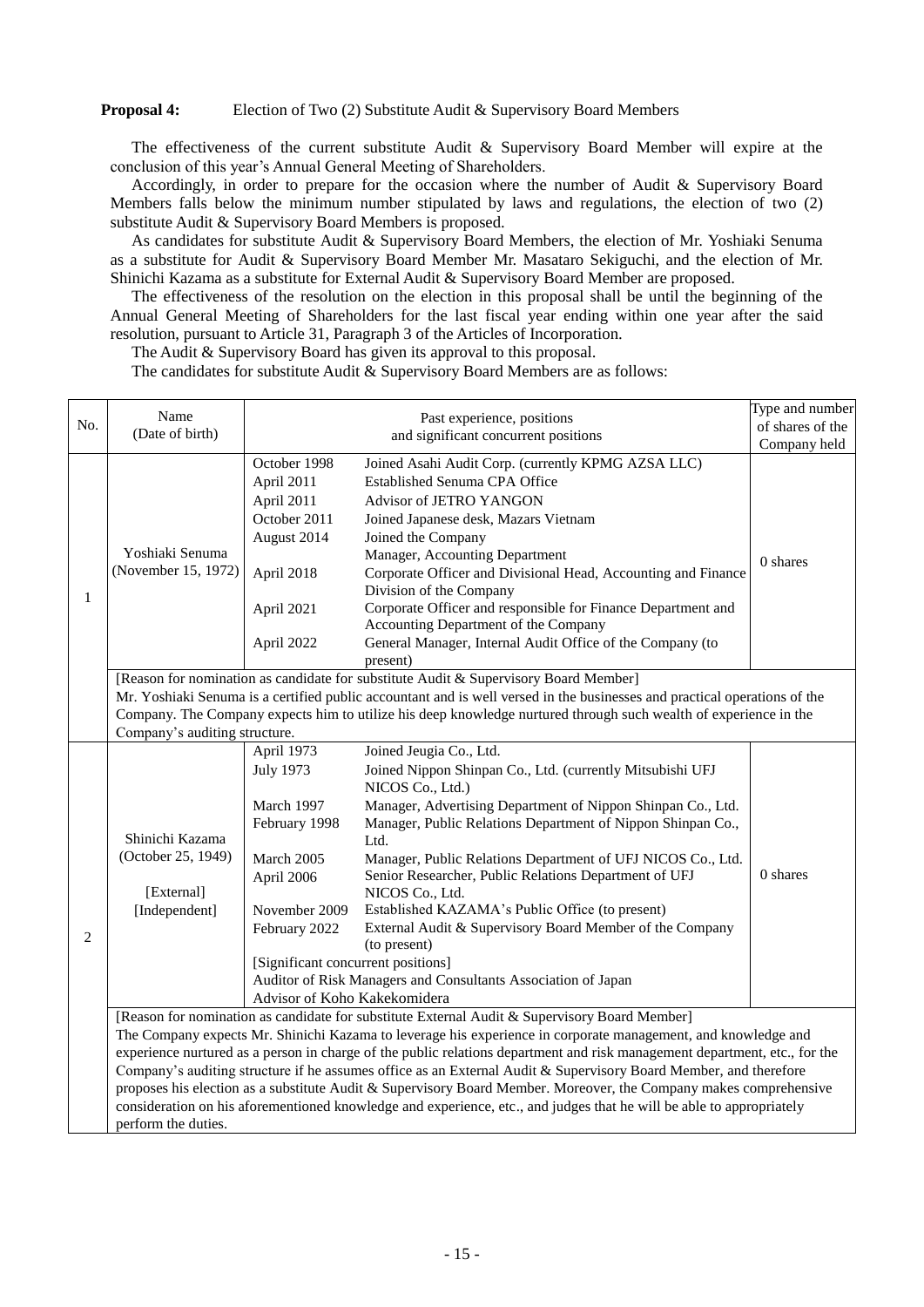#### (Notes)

- 1. There are no special interests between the candidates and the Company.
- 2. Mr. Shinichi Kazama is a candidate for substitute External Audit & Supervisory Board Member.
- 3. If Messrs. Yoshiaki Senuma and Shinichi Kazama assume office as Audit & Supervisory Board Members, the Company plans to enter into an agreement limiting liabilities with each of them to limit their liabilities for the damages stipulated in Article 423, Paragraph 1 of the Companies Act to the extent of one million yen or the minimum liability amount set forth in Article 425, Paragraph 1 of the Companies Act, whichever is higher, provided that they have performed their duties in good faith and without gross negligence.
- 4. The Company has entered into a directors and officers liability insurance agreement pursuant to Article 430-3, Paragraph 1 of the Companies Act with an insurance company and the content of such agreement is as stated on page 36 of the Business Report (only in the Japanese original). Each of the candidates will be included as insured under such agreement if they assume office as Audit & Supervisory Board Members. The Company plans to renew the insurance agreement with the same content at the next renewal.
- 5. Each of the candidates does not hold any type of the preferred shares of the Company.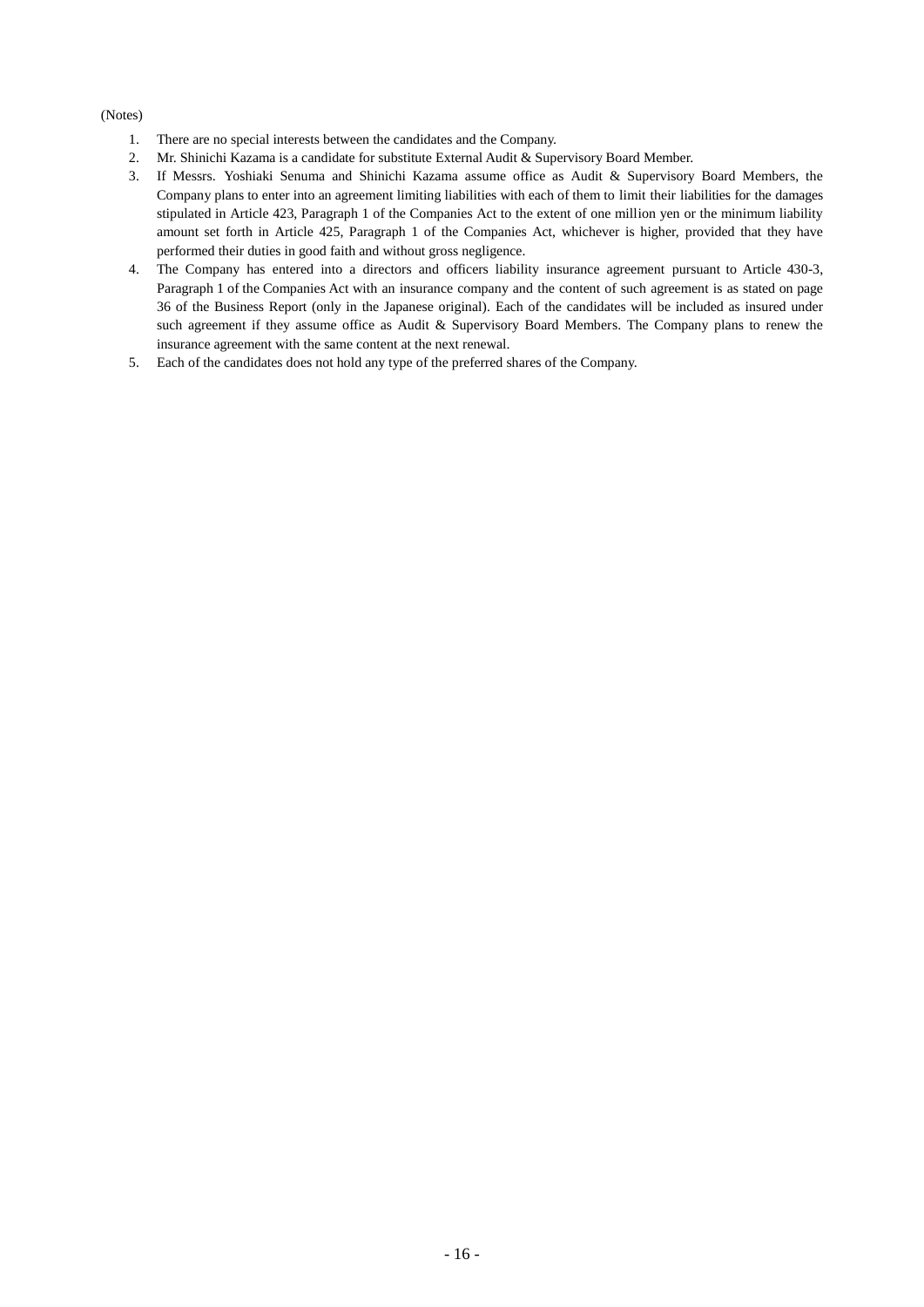#### **Proposal 5: Determination of Remuneration for Allotting Restricted Stock to Directors (Excluding External Directors)**

The annual aggregate remuneration of Directors of the Company was resolved as 350 million yen or less (excluding the employee salary portion paid to Directors concurrently serving as employees) by the 5th Annual General Meeting of Shareholders held on June 29, 2006.

With a view of Directors of the Company (excluding External Directors) sharing the benefits and risks of stock price fluctuations with shareholders, and motivating them more than ever to contribute to increasing its stock price, as well as enhancing corporate value, the Company hereby proposes that Directors of the Company (excluding External Directors) be allotted shares of the Company's common stock (the "Restricted Stock") subject to certain transfer restriction periods and reasons for acquisition by the Company without contribution, among other matters, as follows.

Therefore, comprehensively taking into account the level of contributions of Directors to the Company and other various matters, the Company proposes to set the total amount of monetary remuneration claims to be paid to the Directors of the Company (excluding External Directors) as remuneration, etc., related to the Restricted Stock, at 50 million yen or less per year, separately from the aforementioned amount of remuneration for Directors.

The allotment of the Restricted Stock is determined based on a comprehensive consideration of various matters, including the level of contributions of Directors to the Company, and since the maximum number of the Restricted Stock to be allotted in each fiscal year as set forth in 2. below accounts for only about 0.43% (the ratio to the total number of shares issued and outstanding is approximately 4.3% in cases where the maximum number of the Restricted Stock is issued over a 10-year period) of the total number of shares issued and outstanding, which signifies that the dilution ratio is minimal, the Company believes that the content of the allotment is appropriate.

The Board of Directors of the Company has established a policy for determining details of remuneration, etc., for each individual Director, as outlined on pages 36 and 37 of the Business Report (only in the Japanese original), and the allocation of the Restricted Stock under this Proposal is in line with such policy.

The Company currently has six (6) Directors (including three (3) External Directors), and the number thereof will be the same even if Proposal 2 is approved as proposed.

## Specific details and maximum number of shares of Restricted Stock for Directors of the Company (excluding External Directors)

1. Allotment of and payment of Restricted Stock

The Company shall grant monetary remuneration claims within the aforementioned annual amount to the Directors of the Company (excluding External Directors) as remuneration, etc., related to the Restricted Stock, based on a resolution of the Board of Directors of the Company, and each Director shall pay all of the said monetary remuneration claims by way of contribution in kind and shall, in return, be allotted the Restricted Stock.

The amount to be paid in for the Restricted Stock shall be determined by the Board of Directors of the Company based on the closing price of shares of common stock of the Company on the Tokyo Stock Exchange on the business day immediately preceding the date of the resolution of the Board of Directors regarding the issuance or disposal of such shares (if no trade was consummated on such date, the closing price of the immediately preceding trading day), which should be within the range not particularly advantageous to the Directors who are to subscribe for such Restricted Stock.

In addition, the above monetary remuneration claims shall be paid on the condition that Directors of the Company (excluding External Directors) agree to the above contribution-in-kind and that they have entered into Restricted Stock Allotment Agreement that includes the details set forth in 3. below.

#### 2. Total number of shares of Restricted Stock

The total number of shares of the Restricted Stock to be allotted to Directors of the Company (excluding External Directors) shall be within 170,000 shares in each fiscal year.

Notwithstanding the above, in the event of a stock split (including gratis allotment of shares of common stock of the Company) or a reverse stock split of shares of common stock of the Company, or any other circumstance necessitating the adjustment to the total number of shares of the Restricted Stock after the date of the resolution for this Proposal, such total number of shares of the Restricted Stock may be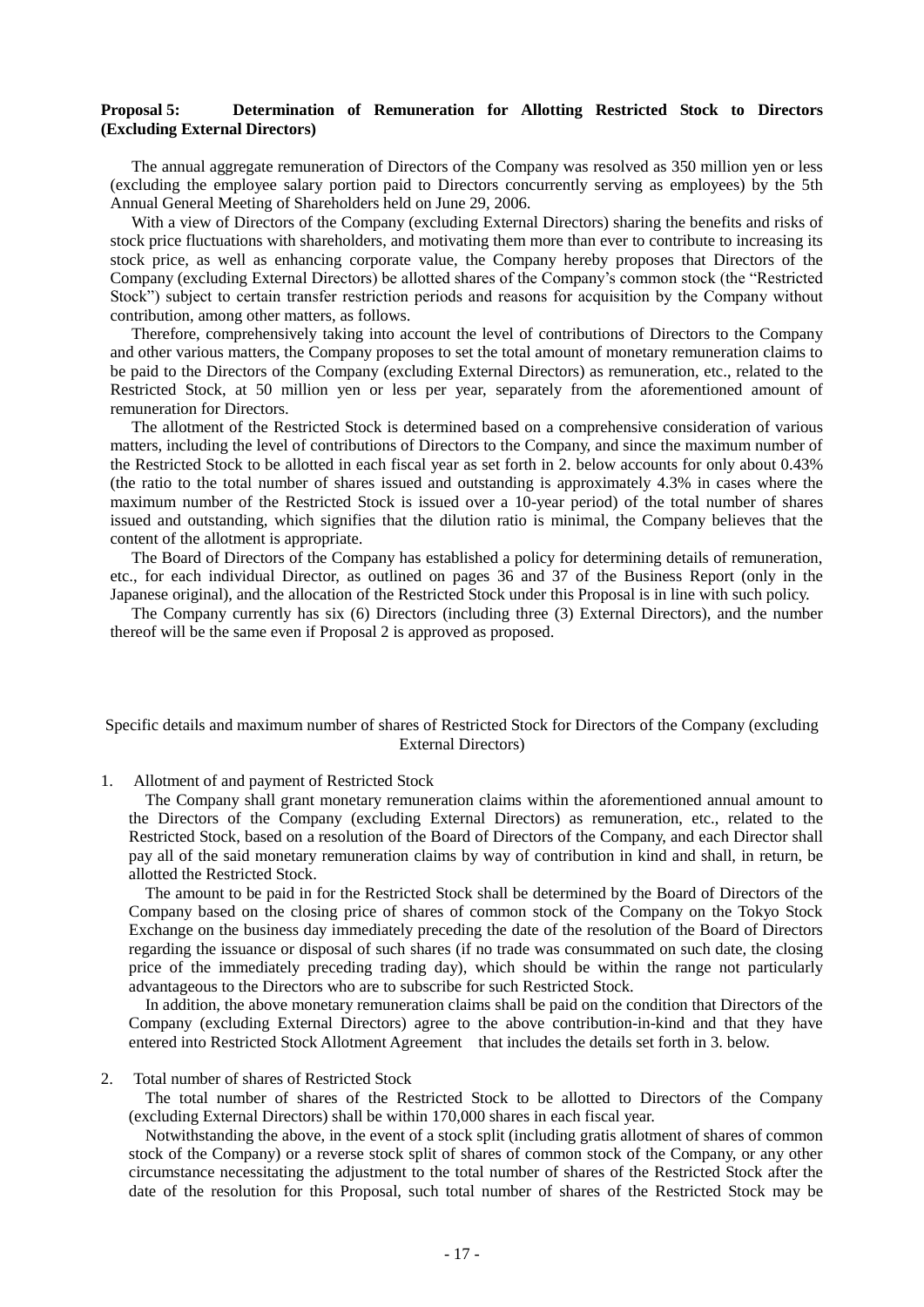adjusted within a reasonable range.

3. Details of Restricted Stock Allotment Agreement

Upon the allotment of the Restricted Stock, the Restricted Stock Allotment Agreement to be entered into between the Company and each Director to whom the Restricted Stock are allotted pursuant to the resolution of the Board of Directors of the Company shall include the following details.

(1) Details of Transfer Restrictions

During a period of not less than three years to be determined by the Board of Directors of the Company (the "Transfer Restriction Period"), the Directors who have received an allotment of the Restricted Stock may not dispose of the shares thereof allotted to him or her (the "Allotted Shares")in any manner, including transfer to third parties, establishment of a right of pledge, establishment of a security interest, advancement, or bequest (the "Transfer Restrictions").

#### (2) Acquisition of Restricted Stock without contribution

If a Director who has received an allotment of the Restricted Stock resigns or retires from any of the positions of Director, Corporate Officer, or employee of the Company on or after the start date of the Transfer Restriction Period and before the day preceding the first Annual General Meeting of Shareholders to be held thereafter, the Company shall automatically acquire the Allotted Shares without contribution, unless the reason for his/her retirement or resignation from office is deemed justifiable by the Board of Directors.

In addition, if there are any Allotted Shares for which the Transfer Restrictions have not been lifted pursuant to the reasons for such lifting set out in (3) below when the Transfer Restriction Period set out in (1) above expires, the Company shall automatically acquire without contribution those Allotted Shares.

#### (3) Lifting of Transfer Restrictions

The Company shall lift the Transfer Restrictions for all of the Allotted Shares held by a Director upon the expiration of the Transfer Restriction Period, on the condition that the Director to whom shares of the Restricted Stock have been allotted remains in any of the positions of Director, Corporate Officer, or employee of the Company up until the date of the first Annual General Meeting of Shareholders arriving on or after the start date of the Transfer Restriction Period.

Notwithstanding the above, if such Director resigns or retires from any of the positions of Director, Corporate Officer, or employee of the Company before the expiration of the Transfer Restriction Period for reasons deemed justifiable by the Board of Directors of the Company, the number of the Allotted Shares for which the Transfer Restrictions are lifted and the timing of lifting thereof shall be reasonably adjusted as necessary.

#### (4) Treatment in the Event of Organizational Restructuring, etc.

During the Transfer Restriction Period, if proposals relating to a merger agreement under which the Company is the disappearing company, a share exchange agreement, or share transfer plan under which the Company becomes a wholly-owned subsidiary of another company, or other organizational restructuring, etc., are approved at the Company's General Meeting of Shareholders (provided, however, that in cases where approval at the Company's General Meeting of Shareholders is not required in relation to the said organizational restructuring, etc., at a meeting of the Board of Directors of the Company), the Company shall lift the Transfer Restrictions by a resolution of the Board of Directors prior to the date on which the organizational restructuring, etc., becomes effective, for the number of Allotted Shares that is reasonably determined considering the period from the start date of the Transfer Restriction Period to the approval date of the organizational restructuring, etc.

In cases specified above, the Company shall automatically acquire without contribution the Allotted Shares for which the Transfer Restrictions have not been lifted as of the time immediately after the expiration of the Transfer Restriction Period in accordance with the above provisions.

#### (Reference)

The Company intends to allot the same Restricted Stock as set out above to Corporate Officers (only those who have entered into a delegation agreement with the Company) of the Company after the conclusion of this Annual General Meeting of Shareholders.